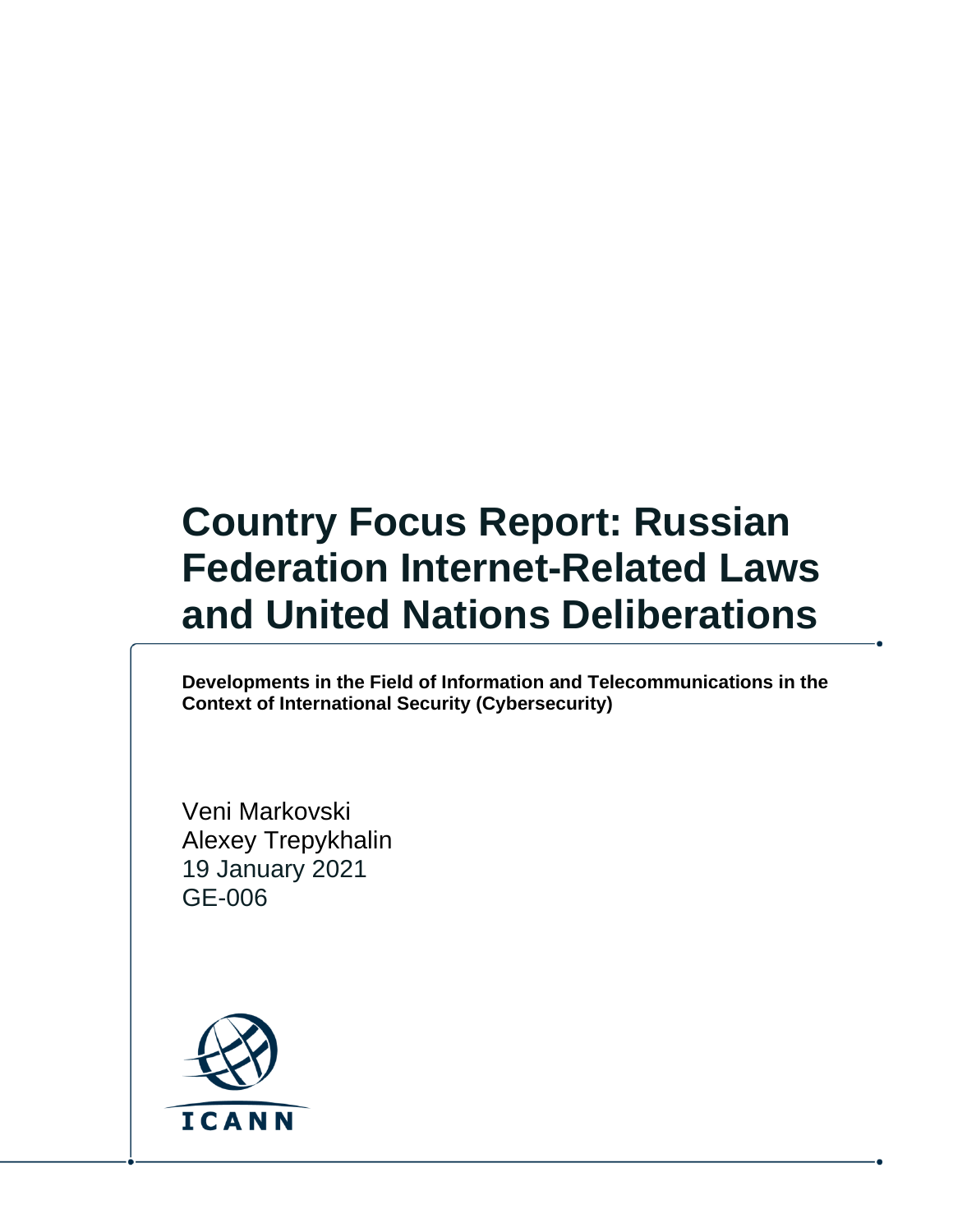#### **TABLE OF CONTENTS**

| <b>Introduction</b>                                                                       |    |
|-------------------------------------------------------------------------------------------|----|
| <b>Background</b>                                                                         |    |
| <b>Laws and Regulations</b>                                                               |    |
| <b>Russian Cyber-Related Foreign Policy Statements and Initiatives in 2020</b>            |    |
| <b>Conclusion</b>                                                                         |    |
| <b>Appendix 1</b>                                                                         | 10 |
| DNS-related Provisions of the Sovereign Internet Law                                      | 10 |
| <b>Appendix 2</b>                                                                         | 11 |
| <b>Regulations Governing Implementation</b>                                               | 11 |
| Appendix 3                                                                                | 17 |
| List of Internet Drills 2019/2020                                                         | 17 |
| <b>Appendix 4</b>                                                                         | 18 |
| Unofficial transcript of Dmitry Medvedev's statement during his virtual meeting with FSB, |    |
| <b>GRU and MoC.</b>                                                                       | 18 |

 $\bullet$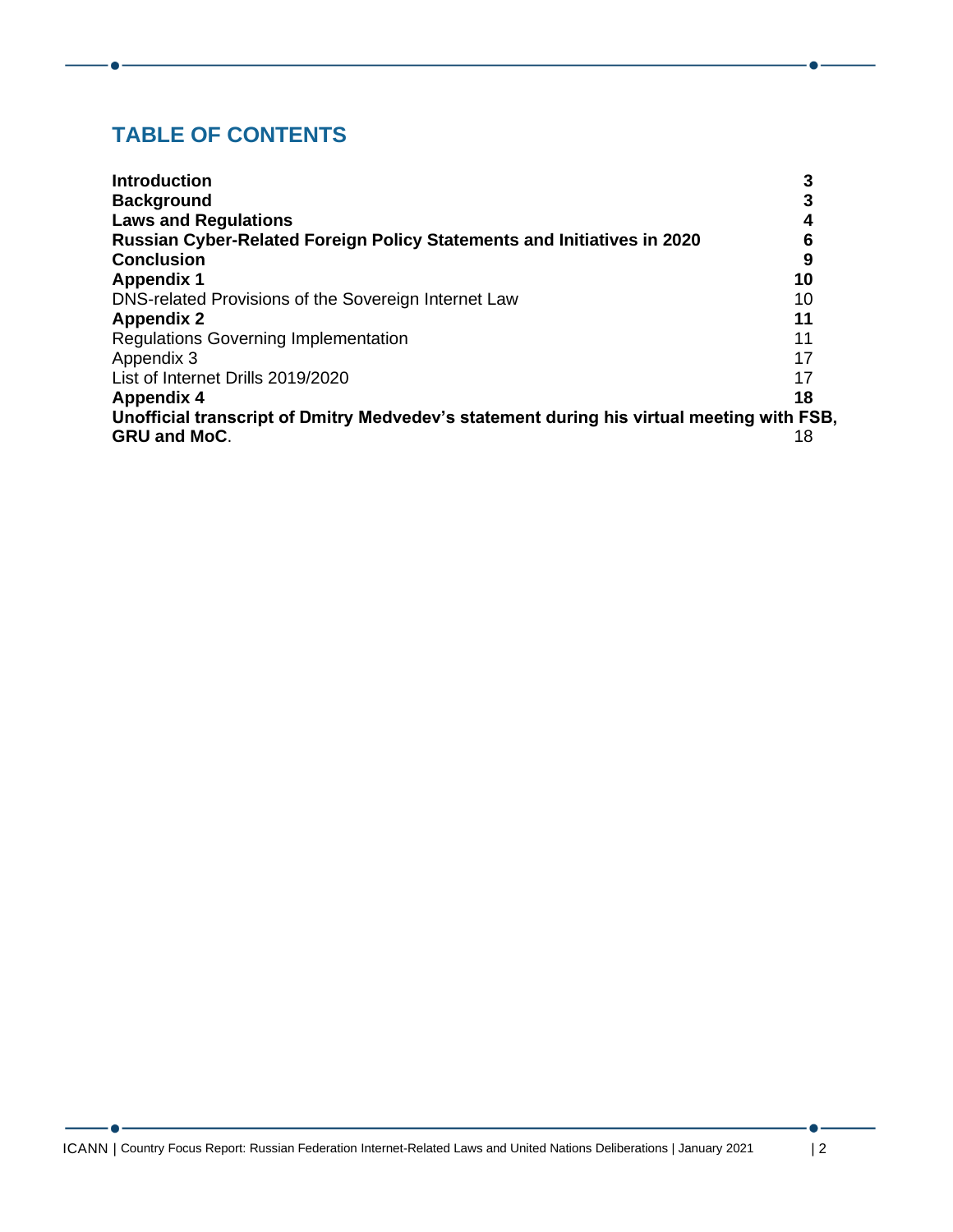#### <span id="page-2-0"></span>**Introduction**

This paper is the first in a periodic series of country-specific reports that will provide an overview of activity relevant to the Internet Ecosystem and ICANN's mission. The series begins with the Russian Federation because of the important role and level of activity it is currently displaying in the global cyber ecosystem as well as its record for involvement and activity in UN bodies.

The paper focuses on Russian Federation laws, international positions, and United Nations initiatives, as it has a long record of proposing United Nations General Assembly (UNGA) cyberrelated resolutions<sup>1</sup>.

This report provides analyses based on primary source texts drawn from some of the Russian Internet-related laws, which touch on the DNS, Internet Protocol (IP) addresses, protocol parameters, and so forth. Additionally, it provides information on relevant texts and statements about Russian positions on the same issues at the United Nations (UN); thus, providing the ICANN community with the necessary information and a better understanding of the deliberations taking place at the United Nations.

This is in line with the ICANN organization's strategic objective to "Address geopolitical issues impacting ICANN's mission to ensure a single, globally interoperable Internet," and strategic goal to "Identify and address global challenges and opportunities within its remit" found in ICANN's Strategic Plan for 2021-2025.

The ICANN org's Government Engagement team has already covered the status of the cybersecurity and cybercrime deliberations taking place at the United Nations in previous publications. 2

#### <span id="page-2-1"></span>**Background**

The Russian Federation is a permanent member of the United Nations Security Council and is actively engaged in international cyber-related initiatives. <sup>3</sup> At the same time, it is also one of the countries that in recent years has drafted and passed a number of domestic laws, regulations, ordinances, and other acts, dealing with different aspects of the Internet. Given these cyberrelated policy activities, it would be useful for the broader ICANN community to have a closer look at the national legislation of the Russian Federation and the extent to which it informs the understanding of the Russian position in international initiatives. For ICANN org, it is important to examine the current state of affairs in regard to the technical governance of the Internet.

<sup>2</sup> Markovski, Veni, "Brief Overview of UN Deliberations on Cybersecurity and Cybercrime," Government and Intergovernmental Engagement Function, ICANN, 28 February 2020,

[https://www.icann.org/en/system/files/files/ge-001-28feb20-en.pdf;](https://www.icann.org/en/system/files/files/ge-001-28feb20-en.pdf) Markovski, Veni, "United Nations Update: Cyber-Related Discussions," Government and Intergovernmental Engagement Function, ICANN, 15 July 2020, <https://www.icann.org/en/system/files/files/ge-005-15jul20-en.pdf>

<sup>&</sup>lt;sup>1</sup> The Russian Federation doesn't use the term cybersecurity in official documents; instead it uses "information" security"; the UN-resolutions use terms like "developments in the field of information and telecommunications in the context of international security". This document uses "cybersecurity" as a shorter term.

<sup>&</sup>lt;sup>3</sup> At the UN, but also within other intergovernmental organizations it is a member of.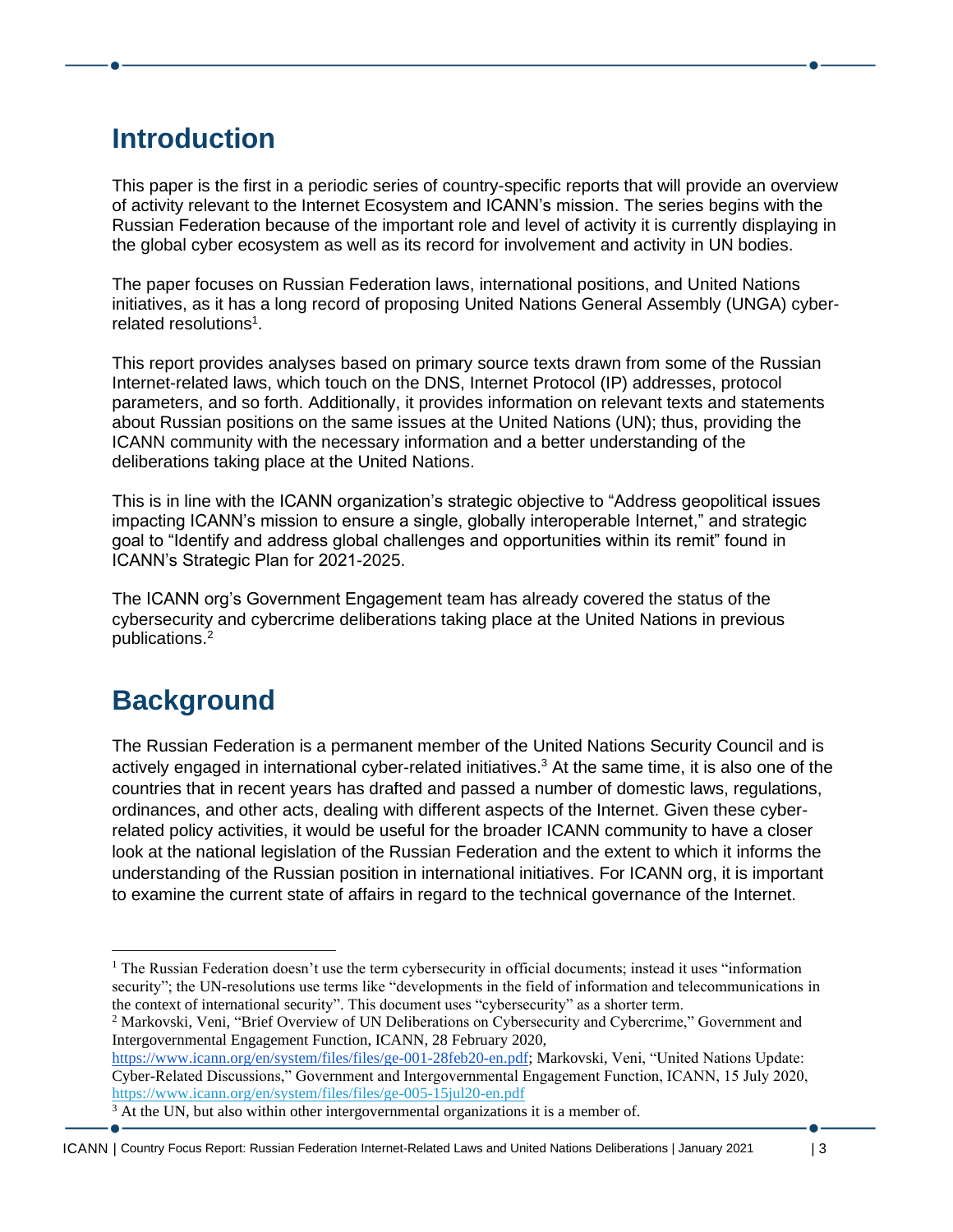## <span id="page-3-0"></span>**Laws and Regulations**

For the purposes of this report, the focus will be on the laws and regulations that went into effect from November 2019 until the end of October 2020.

On 1 November 2019, the Russian Federal Law N90-FZ, "On the Introduction of Changes to the Federal Law 'Оn Communications' and 'On Information, Information Technologies and Information Protection" widely known as "the Sovereign Internet Law," went into effect.<sup>4</sup>

The explanatory memorandum to this law stated that it takes into account the "aggressive nature of the 2018 U.S. National Cyber Strategy," and that there is a need for "protective measures to secure the long-term and stable functioning of the Internet in Russia..."<sup>5</sup>

This law introduced new controls of the Internet within Russia by:

- (1) Requiring the Internet Service Providers (ISPs) to ensure the installation of technical equipment on the networks in order to counter threats to the Internet's stability, security, and functioning.
- (2) Designating the governmental body to coordinate the functions as per point (1).
- (3) Granting to this body the authority to monitor "the Internet and public communications networks" in order to "identify threats" to these networks' "stability, security and [...] functioning";
- (4) Ensuring that the body will serve as the centralized manager of "public communications networks" in case of a threat.
- (5) Postulating the creation of a "national domain name system." 6

See Appendix 1 for a list of the Russian Federation's provisions governing DNS as part of its Sovereign Internet Law.

The law<sup>7</sup> is scheduled to go fully into effect starting 1 January 2021. Major ISPs in the Russian Federation would then be required to use the national domain name system, and government authorities of all levels would have to provide the option for using Russian cryptography in their electronic communications.<sup>8</sup>

<sup>8</sup> See Article 3 of the Law on Sovereign Internet, 22 April 2019,

[http://publication.pravo.gov.ru/Document/Text/0001201905010025.](http://publication.pravo.gov.ru/Document/Text/0001201905010025)

<sup>4</sup> Sovereign Internet Law Adopted, Russian State Duma News, 16 April 2019[, http://duma.gov.ru/news/44551/.](http://duma.gov.ru/news/44551/)

<sup>5</sup> Russian State Duma, Legislation 608767-7, On Amendments to the Federal Law 'On Communications' and the Federal Law "On Information, Information Technologies and Information Protection', 1 May 2019, [https://sozd.duma.gov.ru/bill/608767-7.](https://sozd.duma.gov.ru/bill/608767-7)

<sup>6</sup> See Articles 1 and 2 of the Law on Sovereign Internet, Russian Federal Law, "On Amendments to the Federal Law 'On Communications' and the Federal Law 'On Information, Information Technologies and Information Protection", 22 April 2019, http://[publication](http://publication.pravo.gov.ru/Document/Text/0001201905010025).pravo.gov.ru/Document/Text[/0001201905010025](http://publication.pravo.gov.ru/Document/Text/0001201905010025).

<sup>&</sup>lt;sup>7</sup> The law did not create a separate legal act but amended two existing federal laws: "On Communications" and "On Information, Information Technologies and Information Protection".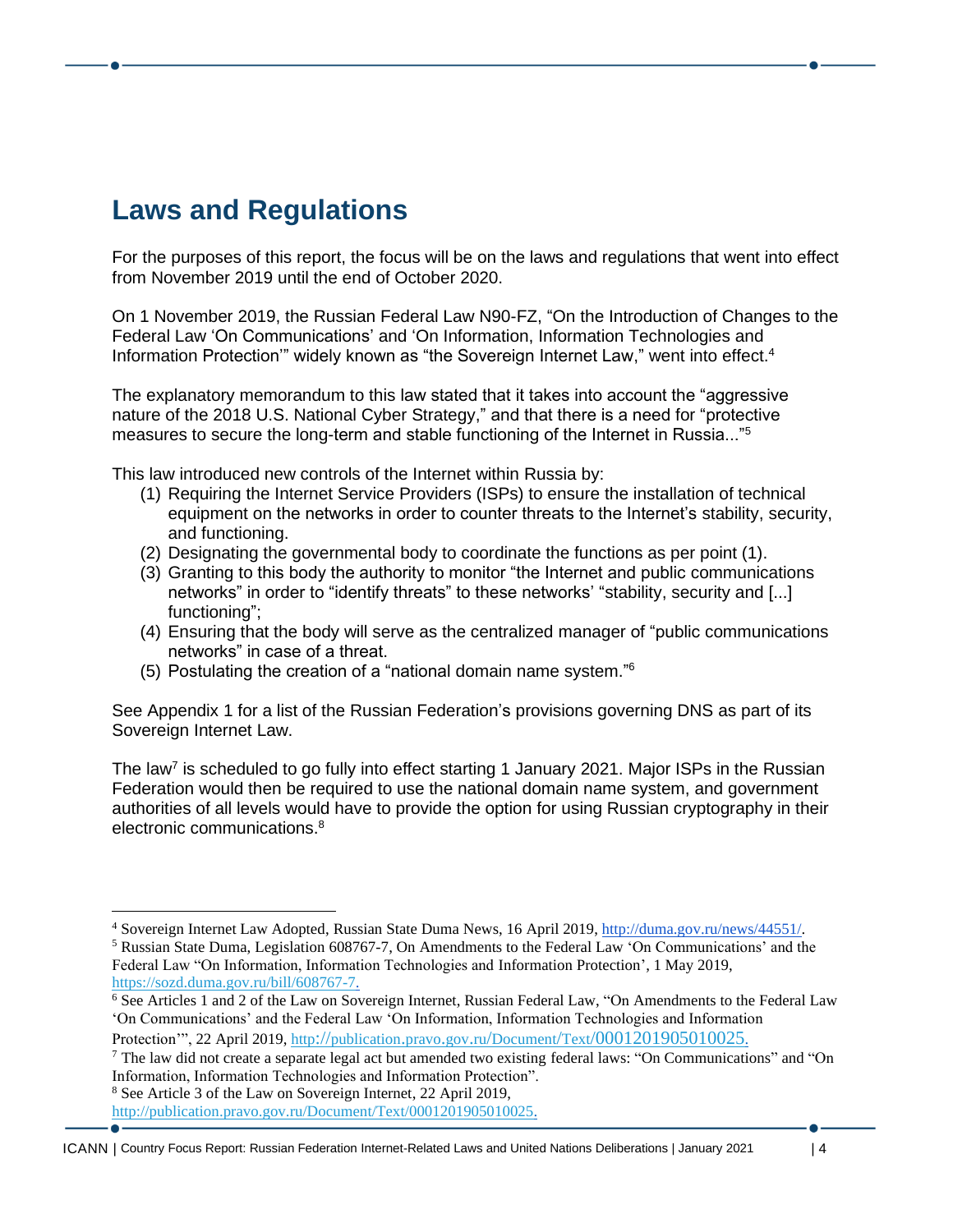According to some,<sup>9</sup> "technical equipment" relates to deep packet inspection (DPI). The provisions of this law also introduce centralized control over transborder connection lines, internet exchange points, and autonomous system (AS) numbers. It also establishes the requirement for ISPs and "other" AS number holders to participate in Internet drills,<sup>10</sup> as described in this law.

This law's provisions currently in effect and the numerous regulations and orders enacted to date, designate the Russian Ministry of Digital Development, Communications and Mass Media (MoC), its subordinate agency, the Federal Service for Communications, Information Technology and Mass Media Oversight (Roskomnadzor) as the main implementation authorities.<sup>11</sup>

This law specifies that the government is responsible for the Internet drills and for providing the ISPs with training in practical skills,<sup>12</sup> while Roskomnadzor oversees and coordinates "the Internet and public communications networks" and, in the case of a potential threat, should function as the "centralized authority" over public networks.<sup>13</sup>

In September 2020, the MoC issued new draft legislation for public discussion, which, among other things, intends to forbid the use of encryption protocols within the Russian Federation that allow masking of website names.<sup>14</sup> The explanatory memorandum says that the draft legislation will regulate the following protocols: *TLS 1.3, ESNI, DoH (DNS over HTTPS),* and *DoT (DNS over TLS).*<sup>15</sup> This draft legislation is currently being deliberated within the government.<sup>16</sup>

<sup>9</sup> Maria Kolomychenko, "Ex-head of Nokia in Russia to Spearhead the Deployment of "Sovereign Runet, Technologies to be Used to Block Telegram", RosBusinessConsulting (RBK), 26 September 2019, [https://www.rbc.ru/technology\\_and\\_media/26/09/2019/5d8b4c1c9a7947d3c58f9a48;](https://www.rbc.ru/technology_and_media/26/09/2019/5d8b4c1c9a7947d3c58f9a48) Ekaterina Kinyakina, "The Law of the Year. Why Internet Will Not Become Sovereign in Russia", Vedomosti, 26 December 2019,

[https://www.vedomosti.ru/technology/articles/2019/12/26/819870-zakon-goda;](https://www.vedomosti.ru/technology/articles/2019/12/26/819870-zakon-goda)

[http://www.consultant.ru/document/cons\\_doc\\_LAW\\_43224/9bfb991d2b91aa76860cfcc8b8f5870431f7113e/](http://www.consultant.ru/document/cons_doc_LAW_43224/9bfb991d2b91aa76860cfcc8b8f5870431f7113e/)  $\frac{14}{14}$  "On Amendments to Articles 2 and 10 of the Federal Law 'On Information, Information Technologies and

<sup>&</sup>quot;The Government Has Adopted Rules for Installing and Operating Equipment for the Sovereign Runet at Internet Provider Facilities", denis-19, Xabr, 17 February 2020[, https://habr.com/ru/news/t/488718/;](https://habr.com/ru/news/t/488718/) Ilya Sharapov, Yevgeny Medvedev, "Runet of the Foreseeable Future. Slow, Censured, a Third 'Chinese'", 29 March 2019, *Snob*, [https://snob.ru/entry/174726/.](https://snob.ru/entry/174726/)

<sup>&</sup>lt;sup>10</sup> Russian Federal Law, "On Amendments to the Federal Law 'On Communications' and the Federal Law 'On Information, Information Technologies and Information Protection'".

<sup>&</sup>lt;sup>11</sup> See Appendix 2 for a list of implementation regulations.

<sup>&</sup>lt;sup>12</sup> See Article 1 of the Sovereign Internet Law: Russian federal law, "On Amendments to the Federal Law 'On Communications' and the Federal Law 'On Information, Information Technologies and Information Protection'". <sup>13</sup> The definition of the "public communications network" as "telecommunications network" can be found here: Article 13, Paragraph 2 Russian Federal Law No. 126-ФЗ (revised), "On Communications", July 7, 2003,

Information Protection'", Federal Draft Regulatory Legal Act Portal, 21 September 2020, [https://regulation.gov.ru/projects#npa=108513.](https://regulation.gov.ru/projects#npa=108513)

<sup>&</sup>lt;sup>15</sup> "On Amendments to Articles 2 and 10 of the Federal Law 'On Information, Information Technologies and Information Protection'", Federal Draft Regulatory Legal Act Portal, 21 September 2020.

<sup>&</sup>lt;sup>16</sup> Shadaev, Maksut Igorevich, Maksut Shadaev Comments on the Bill to Prohibit Some Encryption Methods, Official Announcement, Ministry for Digital Development, Communications and Mass Media, 22 September 2020, [https://digital.gov.ru/ru/events/40090/.](https://digital.gov.ru/ru/events/40090/)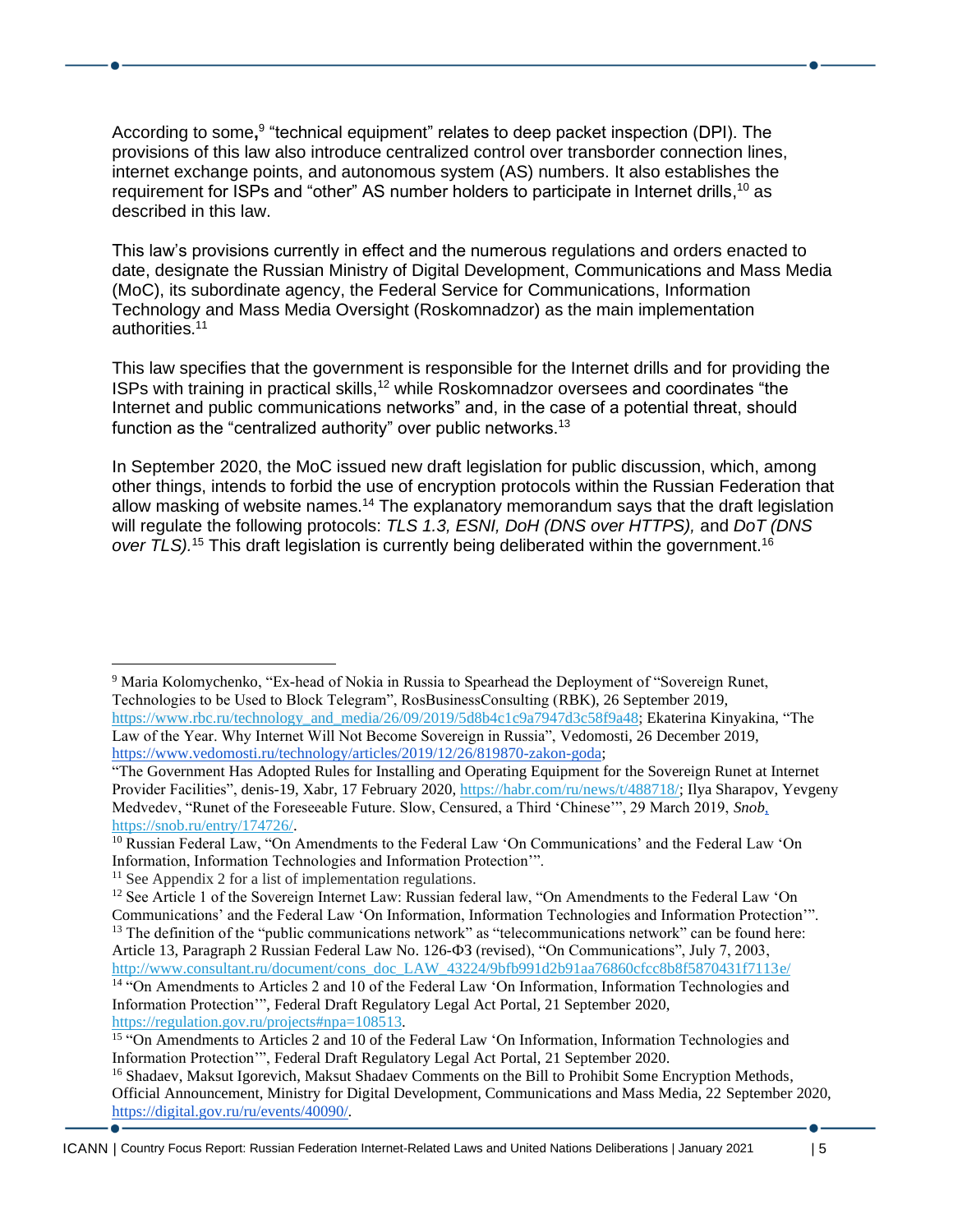The COVID-19 pandemic caused the rescheduling of two out of the four planned drills. The MoC, however, cancelled the third scheduled drill on different grounds related to changes in the legislation, resulting in only one drill taking place, in December 2019.<sup>17</sup>

#### <span id="page-5-0"></span>**Russian Cyber-Related Foreign Policy Statements and Initiatives in 2020**

The Russian Federation has been involved in a number of international cybersecurity-related<sup>18</sup> initiatives dating back to 1998 (UNGA resolution 53/70<sup>19</sup>). As noted above, ICANN org is only focusing on the relevant statements made by high-level government officials from November 2019 till the end of October 2020, which are reflective of the changes in the national legislation.

On 22 October 2020, President Vladimir Putin said in a virtual session of the Valdai Discussion Club: "I will remind you that Russia is actively promoting bilateral and multilateral agreements in the cybersphere. We have introduced two draft conventions at the UN on this issue, and started an Open-ended Working Group to that effect."<sup>20</sup>

On 2 October 2020, the Russian Security Council (RSC) published a read-out of the meeting in Geneva between the U.S. National Security Adviser Robert O'Brien and the Secretary of the RSC Nikolai Patrushev, stressing that "the dialogue on counterterrorism issues and questions of informational security is called for." 21

On 28 September 2020, Foreign Minister Sergey Lavrov published an article in the journal International Economic Relations,<sup>22</sup> in which he mentions the ongoing cyber deliberations at the United Nations, and notes: "All states without exception must be involved in resolving and discussing this global problem. It is also important to consider the opinions of other stakeholders (businesses, civil society and the scientific community)."

[https://digitallibrary.un.org/record/265311?ln=en.](https://digitallibrary.un.org/record/265311?ln=en)

<sup>22</sup> Lavrov, S.V., "Global Cybersecurity Issues and Russia's International Initiatives for Fighting Cybercrime", *Vneshneekonomicheskie svyazi [International Economic Relations]*, 28 September 2020, [https://www.mid.ru/web/guest/mezdunarodnaa-informacionnaa-bezopasnost/-](https://www.mid.ru/web/guest/mezdunarodnaa-informacionnaa-bezopasnost/-/asset_publisher/UsCUTiw2pO53/content/id/4350978) [/asset\\_publisher/UsCUTiw2pO53/content/id/4350978](https://www.mid.ru/web/guest/mezdunarodnaa-informacionnaa-bezopasnost/-/asset_publisher/UsCUTiw2pO53/content/id/4350978)

<sup>&</sup>lt;sup>17</sup> Ministry of Digital Development, Communications and Mass Media Did Not Hold Runet Resilience Drill on September 20, *TASS*, 21 September 2020, [https://tass.ru/ekonomika/9507051,](https://tass.ru/ekonomika/9507051) see Appendix 3 for full schedule of the 2019/2020 Internet drills.

<sup>&</sup>lt;sup>18</sup> As mentioned earlier, they are called "Developments in the field of information and telecommunications in the context of international security", see Footnote 1.

<sup>&</sup>lt;sup>19</sup> "Developments in the field of information and telecommunications in the context of international security," Committee Report A/53/5764, UN General Assembly, January 1999,

<sup>&</sup>lt;sup>20</sup> Valdai Discussion Club Meeting Transcript, Kremlin News, 22 October 2020, [http://kremlin.ru/events/president/news/64261.](http://kremlin.ru/events/president/news/64261)

 $21$  Report on the working meeting between the Secretary of the Security Council of the Russian Federation Nikolai Patrushev with Assistant to the President for National Security Affairs Patrick O'Brien, News and Information, Russian Federation Security Council, 2 October 2020, [http://www.scrf.gov.ru/news/allnews/2848/.](http://www.scrf.gov.ru/news/allnews/2848/)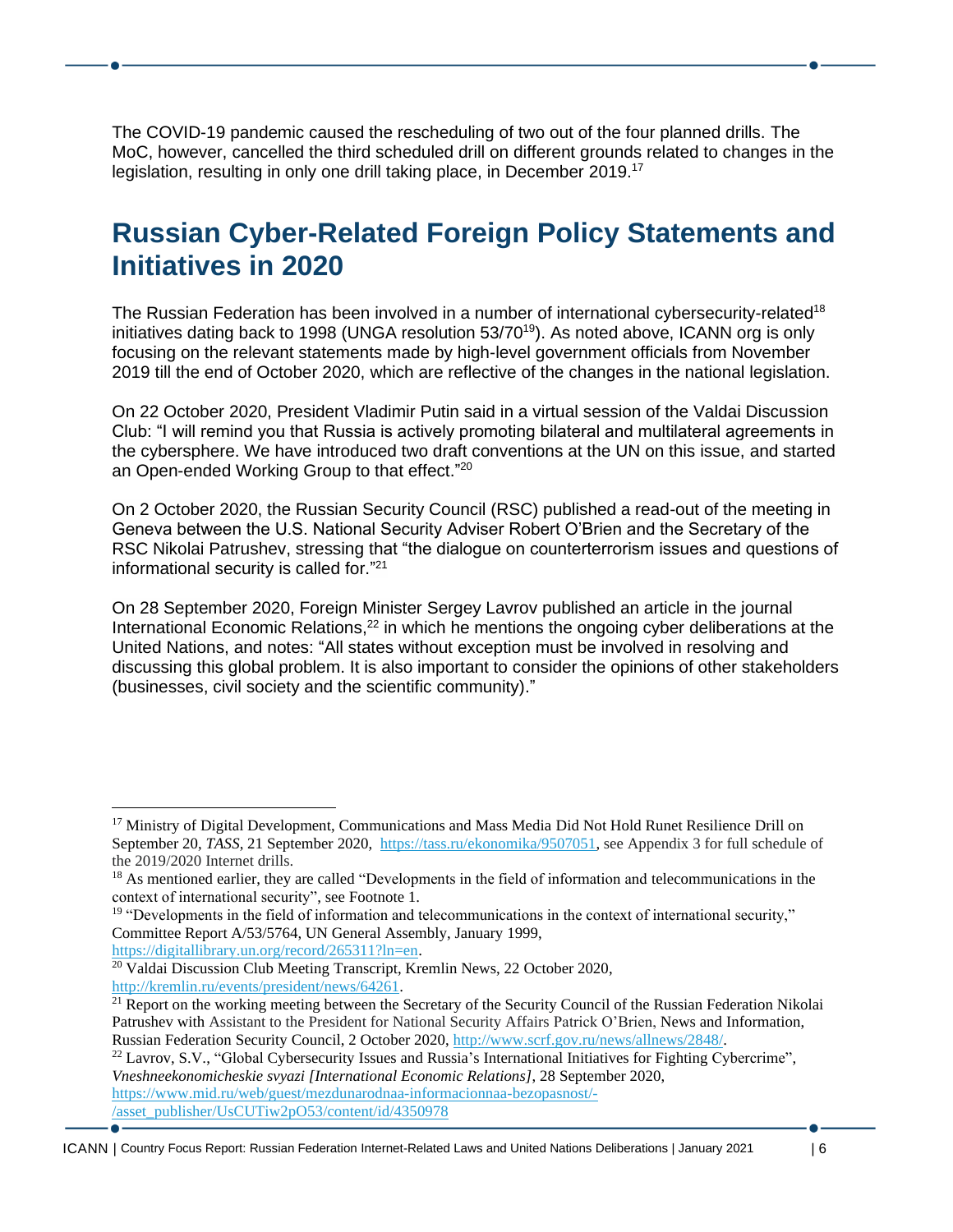On 25 September 2020, President Putin issued a statement<sup>23</sup> "on a comprehensive program of measures for restoring Russia-US cooperation in the field of international information security," which states, among other things that "One of today's major strategic challenges is the risk of a large-scale confrontation in the digital field. A special responsibility for its prevention lies with the key players in the field of ensuring international information security."

On 22 September 2020, President Putin addressed the United Nations 75th General Assembly, and said<sup>24</sup> the following on the subject of cybersecurity: "However, just like any other innovation, digital technologies tend to spread uncontrollably and, just like conventional weapons, can fall into the hands of various radicals and extremists not only in the regional conflict zones, but also in quite prosperous countries, thus engendering enormous risks. In this regard, matters related to cybersecurity and the use of advanced digital technology also deserve a most serious deliberation within the United Nations. It is important to hear and appreciate the concerns of people over the protection of their rights, such as the right to privacy, property and security, in the new era."

On 18 September 2020 Vladimir Shin<sup>25</sup> said in an interview aired on CCTV (China Central Television), "Crucially, our joint efforts led to the creation of the first universal negotiation mechanism – the Open-ended Working Group on international information security at the UN. We expect the international community to be able to develop concrete solutions to establish 'rules of the road' in the information space in the coming years." 26

On 17 September 2020, during the 10th High-Level Brazil, Russia, India, China, and South Africa (BRICS) Meeting of Security Representatives, special attention was paid to the issue of providing security in the area of Information and Communications Technologies (ICT). The importance of developing unified approaches to these problems was raised during the discussion. 27

In the 16 September 2020 video address<sup>28</sup> at the meeting of the Security Council Secretaries of the member states of the Shanghai Cooperation Organization (SCO), Mr. Vladimir Norov (Secretary-General of the SCO) said that to ensure cybersecurity "…more attention is required to enhance the coordination of the relevant positions of the SCO member states on a common multilateral platform."

<sup>&</sup>lt;sup>23</sup> "Statement by President of Russia Vladimir Putin on a comprehensive program of measures for restoring the Russia – US cooperation in the field of international information security," Kremlin News, 25 September 2020, <http://en.kremlin.ru/events/president/news/64086>

<sup>&</sup>lt;sup>24</sup> "Vladimir Putin delivered a pre-recorded video address to the 75th anniversary session of the United Nations General Assembly," Statement, Kremlin News, 22 September 2020, <http://en.kremlin.ru/events/president/news/64074>

<sup>&</sup>lt;sup>25</sup> Vladimir Shin is Deputy Director of the Department of International Information Security of the Russian Ministry of Foreign Affairs

<sup>&</sup>lt;sup>26</sup> V.A.Shin, Deputy Head of the Department of International Information Security of the Ministry of Foreign Affairs of Russia, responding to the China Central Television (CCTV) correspondent, (Moscow, 18 September 2020), Russian Ministry of Foreign Affairs, 21 September 2020, https://www.mid.ru/web/guest/[publikacii](https://www.mid.ru/web/guest/publikacii/-/asset_publisher/nTzOQTrrCFd0/content/id/4342420)[/-](https://www.mid.ru/web/guest/publikacii/-/asset_publisher/nTzOQTrrCFd0/content/id/4342420) /asset\_publisher/[nTzOQTrrCFd](https://www.mid.ru/web/guest/publikacii/-/asset_publisher/nTzOQTrrCFd0/content/id/4342420)0/content/id/4342420.

<sup>&</sup>lt;sup>27</sup> "10th Meeting of BRICS National Security Advisors", Russian Federation Security Council, 17 September 2020, <http://www.scrf.gov.ru/news/allnews/2842/>

<sup>&</sup>lt;sup>28</sup> "Review of SCO Secretary-General's speech at the 15th meeting of Security Council Secretaries of SCO Member States," Shanghai Cooperation Organization, 16 September 2020, [http://eng.sectsco.org/news/20200916/677622.html.](http://eng.sectsco.org/news/20200916/677622.html)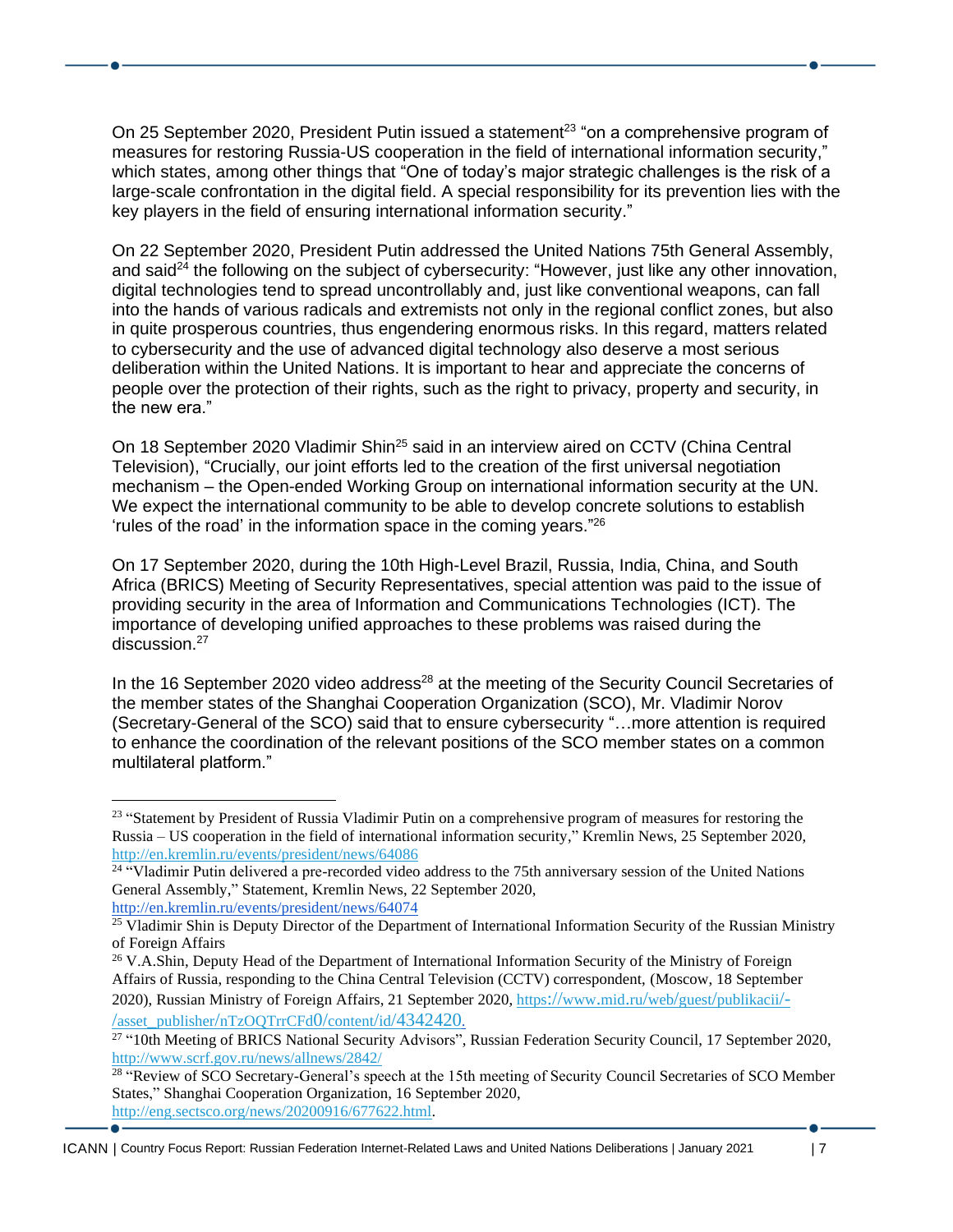On 15 September 2020 during the SCO Security Council Secretaries' meeting "the importance of developing, under the UN auspices, of universal rules, norms and principles of states' responsible behaviour in the information space as well as a legally-binding counter-cybercrime instrument was reaffirmed." 29

On 11 September 2020 the joint statement of foreign ministers of Russia and China mentioned that both sides "also underscore common positions on internet governance, including the importance of ensuring the equal rights of states to govern the global network, and emphasise the need to enhance the role of the International Telecommunication Union (ITU) in this context." 30

On 7 September 2020, Andrey Krutskikh,<sup>31</sup> addressing an OSCE conference on cybersecurity, noted,<sup>32</sup> "...countries need to secure their digital sovereignty, ensure safe operation of an integrated telecommunications network, and protect their critical infrastructure…" And also, "In the international arena, Russia consistently advocates for the establishment of professional and constructive cooperation in the field of international information security and the soonest possible development of rules, norms and principles of responsible behavior of states in cyberspace. That can only be achieved through the unique universal platform – the United Nations."

On 12 August 2020 Deputy Chair of the Russian Security Council, D.A. Medvedev,<sup>33</sup> said<sup>34</sup> on his official Facebook page,<sup>35</sup> during a virtual call<sup>36</sup>, and as quoted in the accompanying note on Facebook: "At this time the U.S. fully controls the Domain Name System used to resolve IPaddresses. That's how it happened historically, but simply and bluntly put, it shouldn't be this way." He also added, "Taking into consideration the urgency of the problem, it is necessary to speed up the discussion of common approaches to the Internet governance system at the international level, including at the UN."

<sup>35</sup> See Appendix 4 for full transcript

<sup>&</sup>lt;sup>29</sup> Russia Chaired the Remote Fifteenth Meeting of the Secretaries of Security Councils of the Members of Shanghai Cooperation Organization, Russian Federation Security Council, 15 September 2020, [http://www.scrf.gov.ru/news/allnews/2838/.](http://www.scrf.gov.ru/news/allnews/2838/)

<sup>&</sup>lt;sup>30</sup> "Joint Statement by the Foreign Ministers of the Russian Federation and the People's Republic of China, Moscow," Russian Federation Ministry of Foreign Affairs, 11 September 2020, [https://www.mid.ru/foreign\\_policy/news/-](https://www.mid.ru/foreign_policy/news/-/asset_publisher/cKNonkJE02Bw/content/id/4335948?p_p_id=101_INSTANCE_cKNonkJE02Bw&_101_INSTANCE_cKNonkJE02Bw_languageId=en_GB)

[<sup>/</sup>asset\\_publisher/cKNonkJE02Bw/content/id/4335948?p\\_p\\_id=101\\_INSTANCE\\_cKNonkJE02Bw&\\_101\\_INSTAN](https://www.mid.ru/foreign_policy/news/-/asset_publisher/cKNonkJE02Bw/content/id/4335948?p_p_id=101_INSTANCE_cKNonkJE02Bw&_101_INSTANCE_cKNonkJE02Bw_languageId=en_GB) [CE\\_cKNonkJE02Bw\\_languageId=en\\_GB.](https://www.mid.ru/foreign_policy/news/-/asset_publisher/cKNonkJE02Bw/content/id/4335948?p_p_id=101_INSTANCE_cKNonkJE02Bw&_101_INSTANCE_cKNonkJE02Bw_languageId=en_GB)

<sup>&</sup>lt;sup>31</sup> Special Representative of the President of the Russian Federation for International Cooperation in the Field of Information Security.

<sup>&</sup>lt;sup>32</sup> "Statement by Special Representative of the President of the Russian Federation for International Cooperation in the Field of Information Security Andrey Krutskikh at the International OSCE Conference on Cybersecurity," Russian Federation Security Council, 15 September 2020[, https://osce.mid.ru/web/osce-en/-/statement-by-special](https://osce.mid.ru/web/osce-en/-/statement-by-special-representative-of-the-president-of-the-russian-federation-for-international-cooperation-in-the-field-of-information-security-andr)[representative-of-the-president-of-the-russian-federation-for-international-cooperation-in-the-field-of-information](https://osce.mid.ru/web/osce-en/-/statement-by-special-representative-of-the-president-of-the-russian-federation-for-international-cooperation-in-the-field-of-information-security-andr)[security-andr.](https://osce.mid.ru/web/osce-en/-/statement-by-special-representative-of-the-president-of-the-russian-federation-for-international-cooperation-in-the-field-of-information-security-andr)

<sup>&</sup>lt;sup>33</sup> Dmitry Medvedev is former Prime Minister and former President of the Russian Federation.

<sup>&</sup>lt;sup>34</sup> Meeting on Establishing Equality for Parties Involved in Internet Governance, video recording of Dmitry Medvedev's statement, 12 August 2020, [https://www.facebook.com/watch/?v=617263725858982.](https://www.facebook.com/watch/?v=617263725858982)

<sup>&</sup>lt;sup>36</sup> Titled "Meeting on Establishing Equality for Parties Involved in Internet Governance".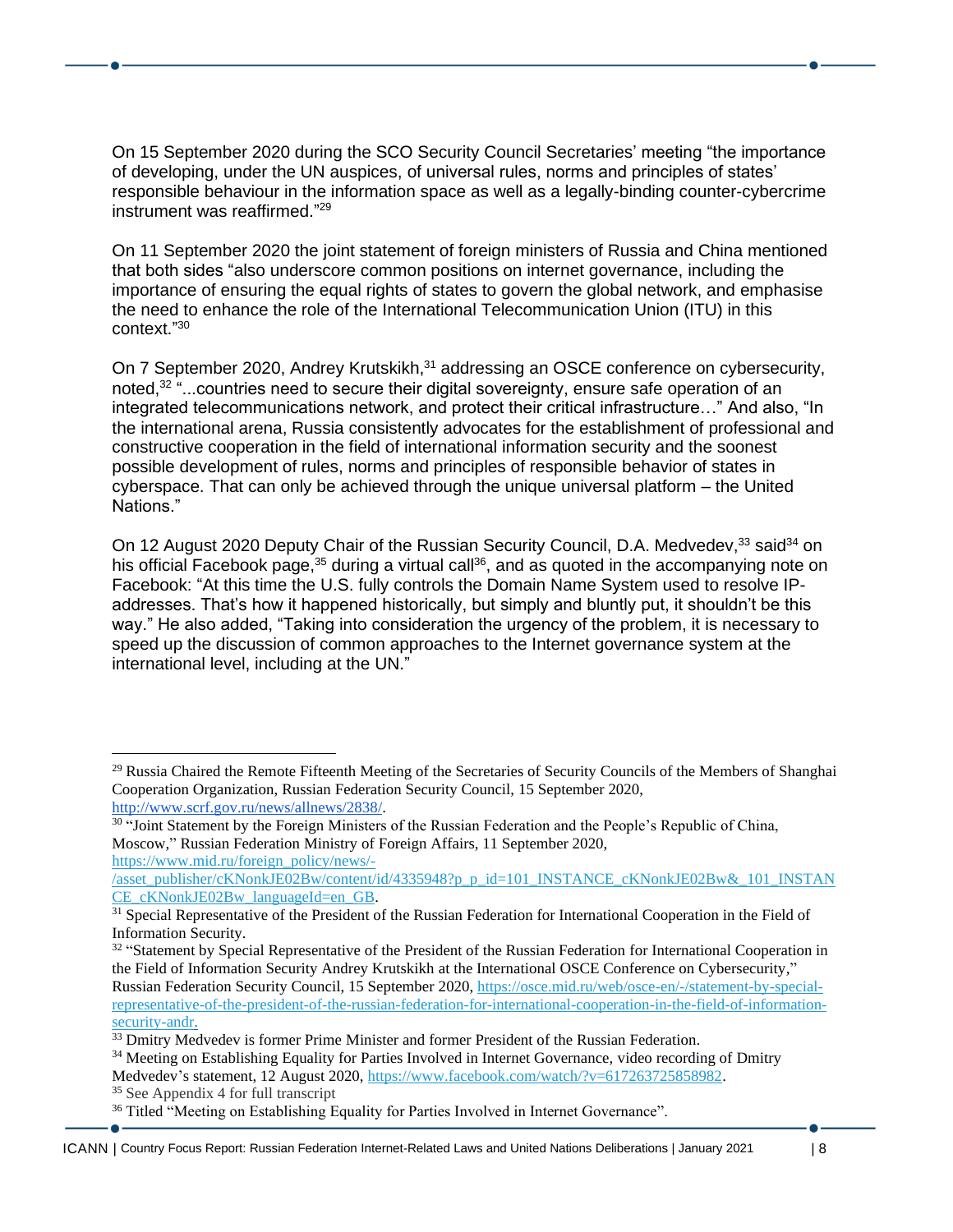Also worth mentioning is the press release $37$  issued at the end of the bilateral interagency consultations on cyber between Russia and France<sup>38</sup> on 18 November 2019, which says that the Russian and French ambassadors "stressed the need to develop international cooperation in this domain, first of all within the framework of the United Nations (UN). The sides noted the importance of ensuring the uninterruptedness and continuity of the negotiation process on international security in the field of [information and communications technologies] ICT under the auspices of the UN, both within the Open-ended Working Group and the Group of Governmental Experts…"

#### <span id="page-8-0"></span>**Conclusion**

The Russian Federation has had a tradition of proposing cyber-related resolutions at the United Nations, dating back to 1998. The above quoted statements demonstrate Russia's increasing frequency, over the years, of raising cyber-related issues internationally, at the United Nations and other intergovernmental organizations (IGOs) where cyber-related discussions are taking place.

ICANN org, through its Government Engagement team, will continue to provide information to the ICANN community when such statements or proposals touch on the technical governance of the Internet or ICANN's mission.

<sup>&</sup>lt;sup>37</sup> "Press Release on the Outcome of the Russian-French Interagency Consultations on International Security in the Field of Information and Communication Technologies (ICT) (Moscow, November 15, 2019)," Russian Federation Ministry of Foreign Affairs, 18 November 2019, [https://www.mid.ru/en/foreign\\_policy/news/-](https://www.mid.ru/en/foreign_policy/news/-/asset_publisher/cKNonkJE02Bw/content/id/3904684) [/asset\\_publisher/cKNonkJE02Bw/content/id/3904684.](https://www.mid.ru/en/foreign_policy/news/-/asset_publisher/cKNonkJE02Bw/content/id/3904684)

<sup>&</sup>lt;sup>38</sup> Report on the Russian-French Interagency Consultations on International Security of Information and Communication Technologies, 26 August 2020, French Embassy in Moscow, https://ru.[ambafrance](https://ru.ambafrance.org/Ob-itogah-rossijsko-francuzskih-mezhvedomstvennyh-konsul-tacij-po).org/Ob-itogahrossijsko-francuzskih-[mezhvedomstvennyh](https://ru.ambafrance.org/Ob-itogah-rossijsko-francuzskih-mezhvedomstvennyh-konsul-tacij-po)-konsul-tacij-po.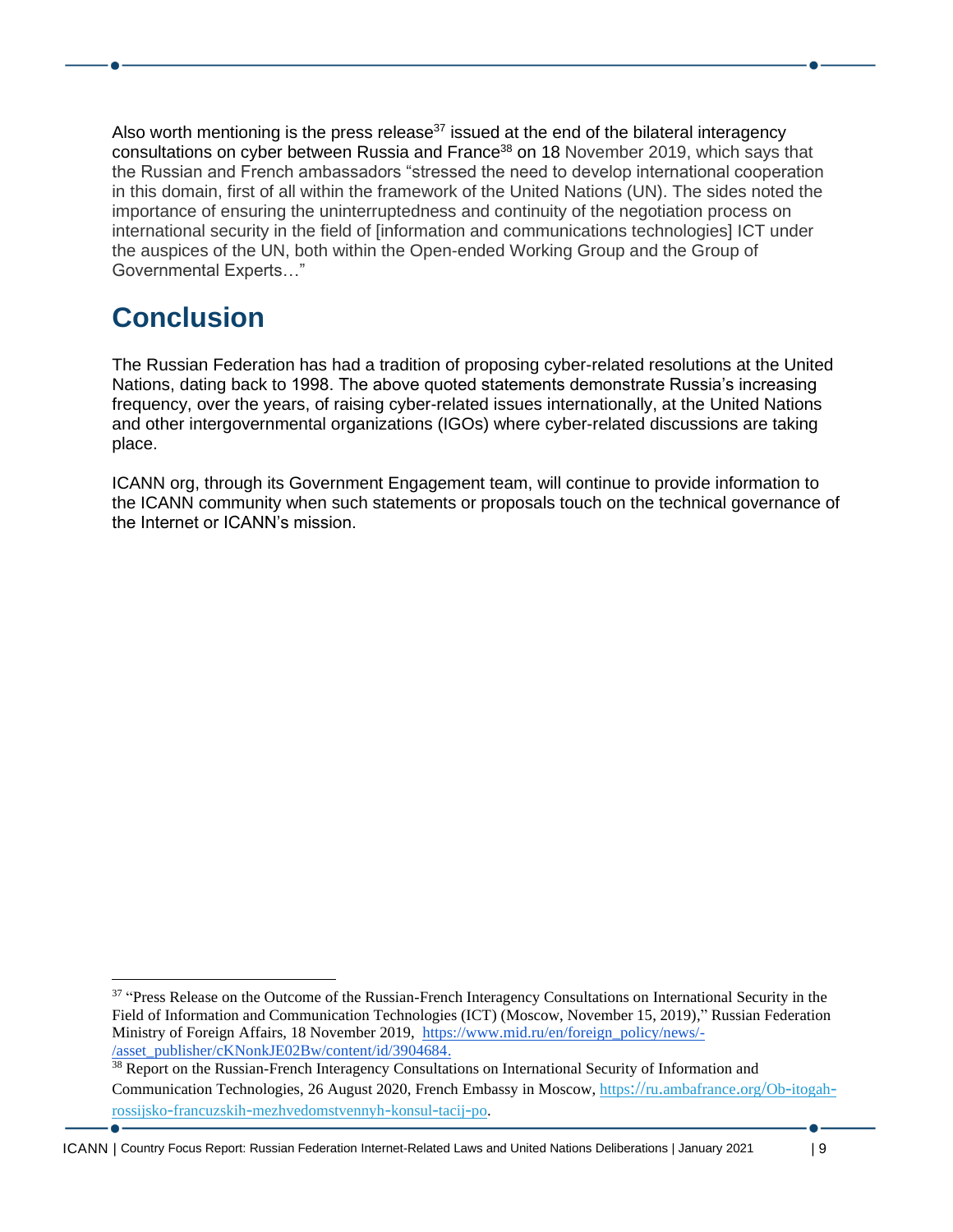## <span id="page-9-1"></span><span id="page-9-0"></span>**Appendix 1**  DNS-related Provisions of the Sovereign Internet Law

"Article 14.2. Ensuring Sustainable and Safe Use of Domain Names within the Russian Federation"<sup>39</sup> (excerpts).

"1. In order to ensure sustainable and safe use of domain names in the Russian Federation, a national domain name system is being created, which is a combination of interconnected software and hardware designed for storing and retrieving information about network addresses and domain names."

"2. The regulation defining the national domain name system, the requirements, the procedure for creating it, for generating the information contained in it, as well as the rules for its use, including the conditions and procedures for providing access to information, are determined by the federal executive government body responsible for mass media, mass communications, information technologies and communications oversight and control."

"3. The federal executive government body responsible for mass media, mass communications, information technologies and communications oversight and control <sup>40</sup>, determines the list of groups of domain names that constitute the Russian national top-level domain."

"4. Coordination of the creation of domain names that are part of the groups of domain names that constitute the Russian national top-level domain is carried out by a non-profit organization, of which the Russian Federation is one of the founders, and which is the registered with international organizations for the distribution of network addresses and domain names as the owner of the databases holding information about this top-level domain. On behalf of the Russian Federation, the functions and powers of the founder are carried out by the federal executive government body responsible for mass media, mass communications, information technologies and communications oversight and control."

<sup>39</sup> Russian Federal Law, "On Amendments to the Federal Law 'On Communications' and the Federal Law 'On Information, Information Technologies and Information Protection'".

<sup>40</sup> For a description of Roskomnadzor's remit, see: "On The Federal Service for Communications, Information Technologies and Mass Communications Oversight", Decree No. 228, 16 March 2020, [http://rkn.gov.ru/about/.](http://rkn.gov.ru/about/)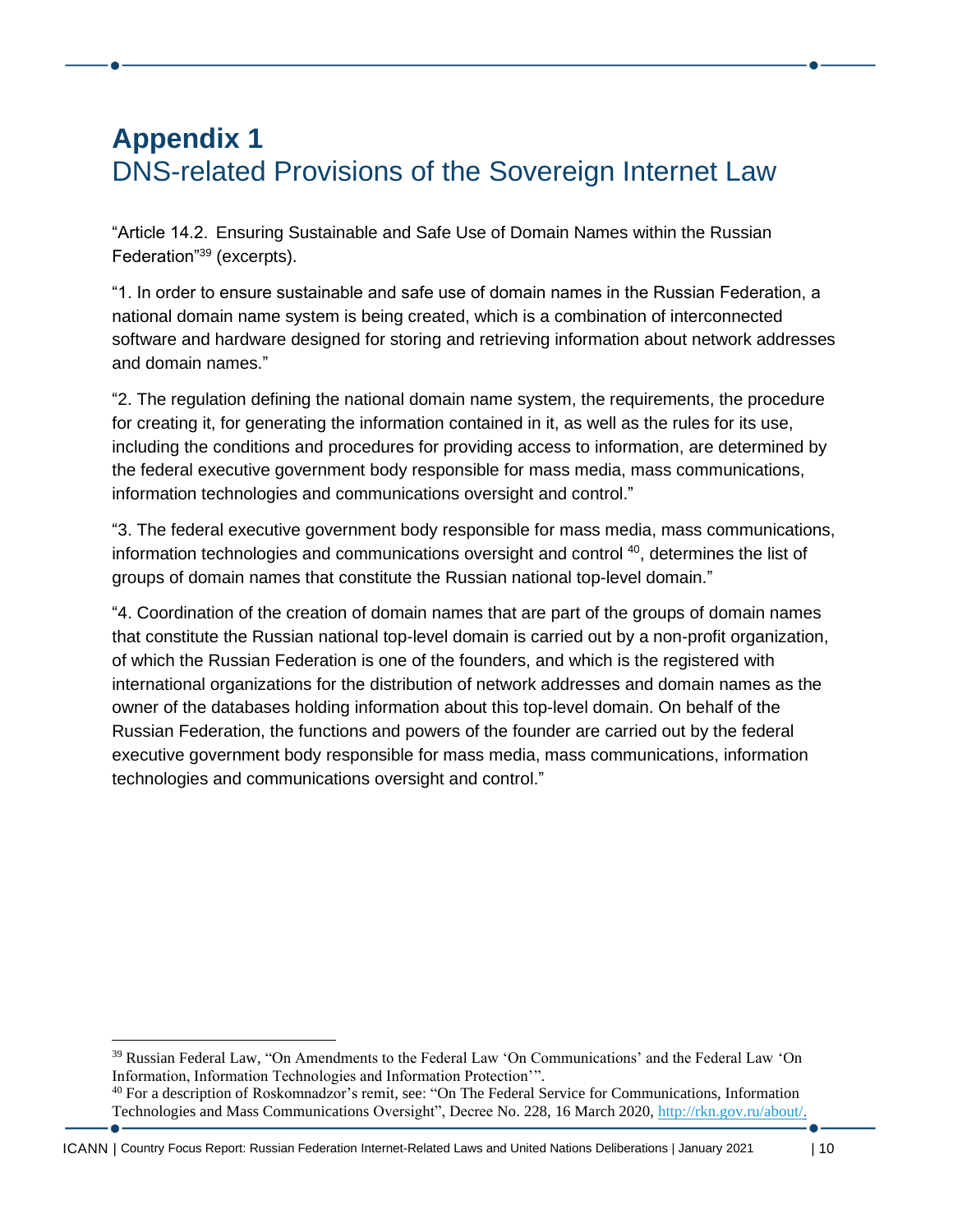## <span id="page-10-1"></span><span id="page-10-0"></span>**Appendix 2**  Regulations Governing Implementation

The decrees of the Russian Government provide details on the Sovereign Internet Law amendments by -

- 1. Tasking the MoC to develop procedures to implement regulations on:
	- a) Internet resilience to threats to its stability, security and functioning within Russia.
	- b) Ensuring the functioning of Internet exchange points [subject to coordination with the Federal Security Service (FSB)].
	- c) Requirements for the ISPs that have a unique identifier for the aggregate means of communication and other technical equipment connected to the Internet (hereinafter – AS number holders) covering the reliable functioning of the means of communication used to connect to other ISPs and proprietors or other owners of communication networks, including those abroad.
	- d) Rules for the ISPs holding an AS number covering the functioning of hardware and software (including means of communication) used to identify internet network addresses corresponding to domain names.
	- e) Rules covering support by networks and owners of the means of communication or other owners of public communications networks that have autonomous system numbers, of law enforcement intelligence or national security operations (subject to coordination with law enforcement intelligence or national security authorities); 41
- 2. Authorizing Roskomnadzor

#### - *To oversee and control:*

- f) The centralized administration of public communications networks and the Internet by passing down orders to be executed by: ISPs, proprietors or other owners of public communications networks, internet exchange points, connection lines crossing the Russian Federation border (hereinafter – transborder connection lines), parties that disseminate of information on the Internet that are AS number holders or other parties with this number.
- g) The coordination of a stability, security, and integrity of the functioning of the Internet within Russia.
- h) Granting to the ISPs a free-of-charge technical equipment for countering threats to the stability, security, and functioning of the Internet and public communications networks within Russia.
- i) Informing ISPs (proprietors or other owners of public communications networks, internet exchange points, transborder connection lines, parties that disseminate information on the Internet that are AS number holders or other parties with this

<sup>41</sup> See points 5.2.25(24) – 5.2.25(28) here: Russian Federation, "Decree On the Ministry of Digital Development, Communications, and Mass Media", Decree No. 418, [http://www.consultant.ru/cons/cgi/online.cgi?from=344975-](http://www.consultant.ru/cons/cgi/online.cgi?from=344975-28&rnd=635D454F0459377425C6760CF334CA25&req=doc&base=LAW&n=362130&REFDOC=344975&REFBASE=LAW#55adl94r1cc) [28&rnd=635D454F0459377425C6760CF334CA25&req=doc&base=LAW&n=362130&REFDOC=344975&REFB](http://www.consultant.ru/cons/cgi/online.cgi?from=344975-28&rnd=635D454F0459377425C6760CF334CA25&req=doc&base=LAW&n=362130&REFDOC=344975&REFBASE=LAW#55adl94r1cc) [ASE=LAW#55adl94r1cc.](http://www.consultant.ru/cons/cgi/online.cgi?from=344975-28&rnd=635D454F0459377425C6760CF334CA25&req=doc&base=LAW&n=362130&REFDOC=344975&REFBASE=LAW#55adl94r1cc)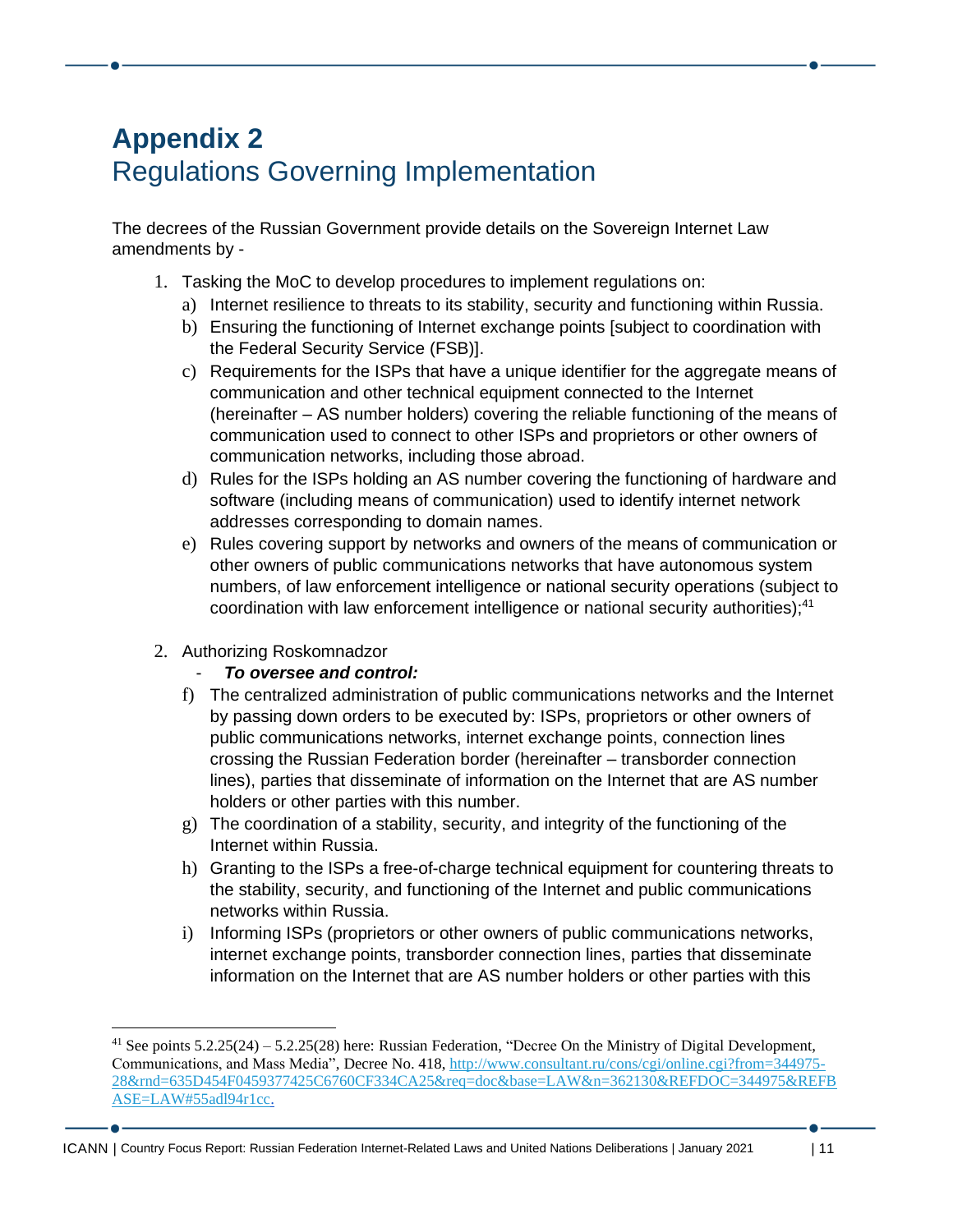number) in case the stability, security and functioning of the Internet or public communication networks are under threat.

j) Monitoring the functioning of the Internet and public communications networks to identify threats to the stability, security, and functioning of these networks within the Russian Federation.

#### - *as well as to establish:*

- **k)** the accountability procedures for the ISPs (or other owners of public communications networks, proprietors or other owners of internet exchange points, proprietors or other owners of transborder connections lines or other AS number holders) that are responsible for providing information to Roskomnadzor about transborder connection lines and their communication with other connection lines, the purposes for using these connection lines, the means of communication installed on these connection lines, and the cooperation procedures of the owners of these communication lines that are AS number holders, with law enforcement intelligence authorities.
- l) routing rules for electronic communication transmissions in case centralized management of public communication networks is introduced.
- m) the procedure for verifying the accuracy and entirety of information provided by ISPs, proprietors and other owners of transborder connection lines, about the purposes for using these connection lines and the means of communication installed on these connection lines.
- n) the procedure for verifying compliance by the ISPs (proprietors and other owners of public communication networks, parties that disseminate information on the Internet and that are AS number holders**)** with the requirement to use internet exchange points listed in the registry of internet exchange points for the purposes of communicating with ISPs (proprietors and other owners of public communication networks or other parties) for electronic transmissions.
- o) the procedure for verifying compliance by owners or other title holders of internet exchange points with the ban on connecting to internet exchange points on the communication networks, whose their owners do not comply with the Federal Law "On Communication"; a requirement to assist law enforcement with access to the networks and the means of communication, including autonomous systems, if the system has a number, a ban on disclosing undercover and investigative activity carried out by law enforcement agencies.
- p) the list of groups of domain names constituting the Russian national top-level domain.
- q) the national domain name system, requirements for it, the procedure for creating it, including the procedure for organizing information contained wherein, as well as rules governing its use, including the conditions and process for granting access to the information.
- r) the regulation governing the verification by the Center for Monitoring and Administering Public Communication Network within the Radio Frequency Service of ISP compliance with the requirement to install technical equipment for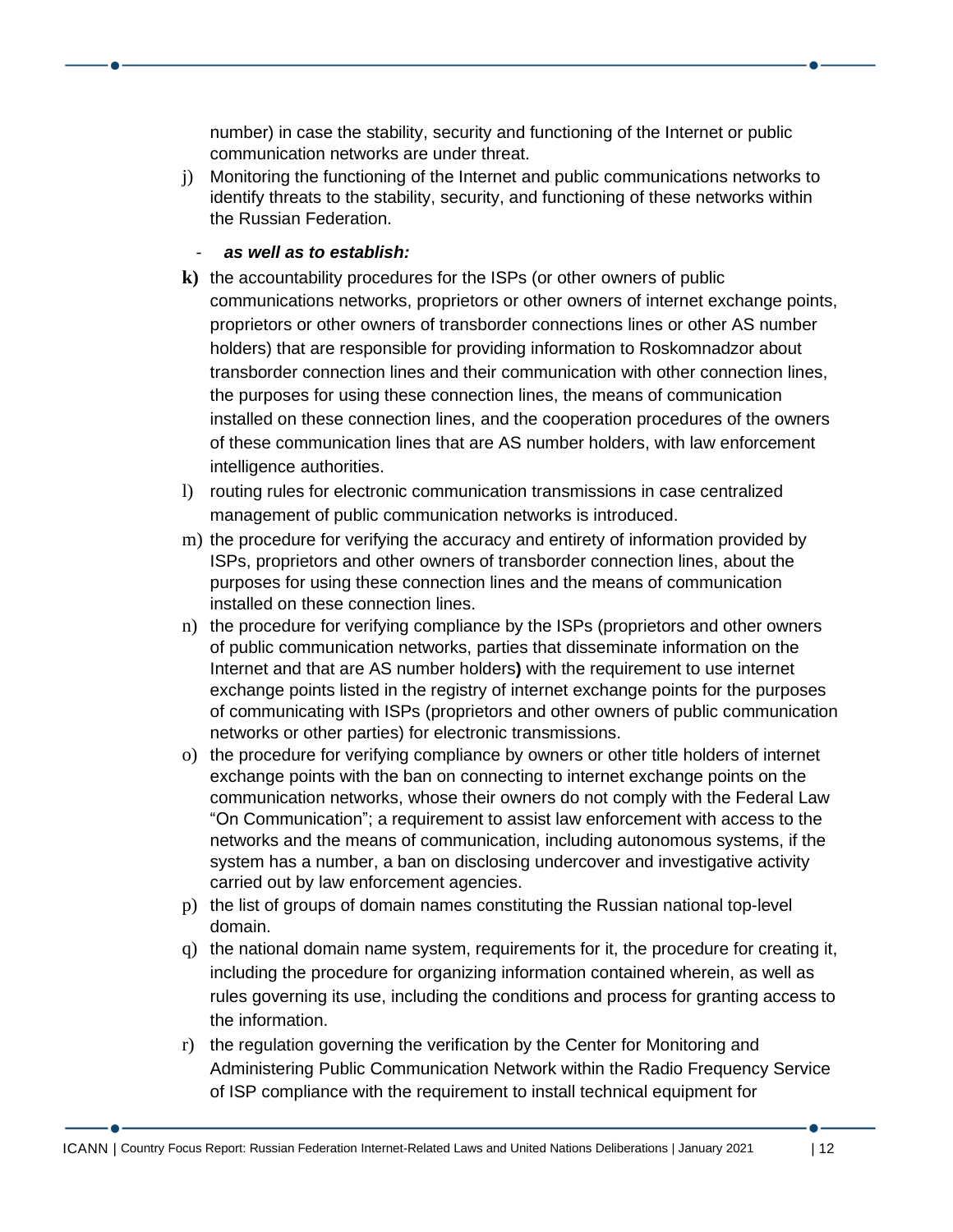countering threats to the stability, security and functioning of Internet within Russia and to public communication networks, to disclose, within 3 days, information about the exact installation location of this equipment, and to satisfy the technical parameters of such equipment and communication networks. The Center may also act as centralized administrator of public communication networks if there are threats to the stability, security and functioning of the Internet and public communication networks in Russia;

- s) technical specifications for installing technical equipment for countering threats to the stability, security, and functioning of the Internet and public communications networks within the Russian Federation, as well as requirements for the communication networks when they use this technical equipment.
- t) Requirements for the technical equipment used to verify the compliance of ISPs, proprietors and other owners of public communications networks with the federal laws "On Communications" and "On Information, Information Technologies and Information Protection." 42
- 3. The following government and Roskomnadzor decrees were issued in support of legislation mentioned above:
	- u) The accountability procedure for owners of transborder connection lines, ISPs, automatic system numbers, and other "subjects."<sup>43</sup>
	- v) Russian national top-level domains .RU; .РФ; .SU, as well as other TLDs managed by legal entities registered in Russia that are registered with international organizations for the distribution of network addresses and domain names as owners of the databases holding information about these top-level domains).<sup>44</sup>
	- w) Procedures for Internet drills. 45
	- x) Rules and procedures for an internet exchange points registry.<sup>46</sup>
	- y) Changes to the regulations governing the Radio Frequency Service.<sup>47</sup>

 $42$  Russian Federation, "On Amendments to the Regulation Governing the Federal Service for Communications, Information Technologies and Mass Communications Oversight", Decree No. 1234, 21 September 2019, [http://publication.pravo.gov.ru/Document/View/0001201909250005?index=0&rangeSize=1.](http://publication.pravo.gov.ru/Document/View/0001201909250005?index=0&rangeSize=1)

<sup>43</sup> Roskomnadzor, "On Communications", Order 217, 29 July 2019 (Published 1 November 2019), http://publication.pravo.gov.ru/Document/View[/0001201911010028?](http://publication.pravo.gov.ru/Document/View/0001201911010028?index=0&rangeSize=1)index=0&rangeSize[=1](http://publication.pravo.gov.ru/Document/View/0001201911010028?index=0&rangeSize=1).

<sup>44</sup> Roskomnadzor, "List of Groups of Domain Names Constituting Russia's National Top-Level Domain", Order No. 216, 29 July 2019,

http://publication.pravo.gov.ru/Document/View[/0001201908210010?](http://publication.pravo.gov.ru/Document/View/0001201908210010?index=2&rangeSize=1)index=2&rangeSize[=1](http://publication.pravo.gov.ru/Document/View/0001201908210010?index=2&rangeSize=1).

<sup>45</sup> Russian Federation, "Decree to Adopt the Regulations Covering Exercises in Support of Stability, Security and Integrity of the Functioning of the Internet and Public Communications Network within the Russian Federation", Decree No. 1316, 12 October 2019, [http://publication.pravo.gov.ru/Document/View/0001201910210025?index=0.](http://publication.pravo.gov.ru/Document/View/0001201910210025?index=0)

<sup>46</sup> Russian Federation, "Decree to Adopt the Rules Governing the Maintenance of the Registry of Internet Exchange Points", Decree No. 1311, 12 October 2019,

[http://publication.pravo.gov.ru/Document/View/0001201910210026?index=0.](http://publication.pravo.gov.ru/Document/View/0001201910210026?index=0)

 $47$  Russian Federation, "On Amendments to Item 5 of the Regulations Governing the Radiofrequency Service", Decree No. 1148, 3 September 2019, [http://publication.pravo.gov.ru/Document/View/0001201909050018?index=0.](http://publication.pravo.gov.ru/Document/View/0001201909050018?index=0)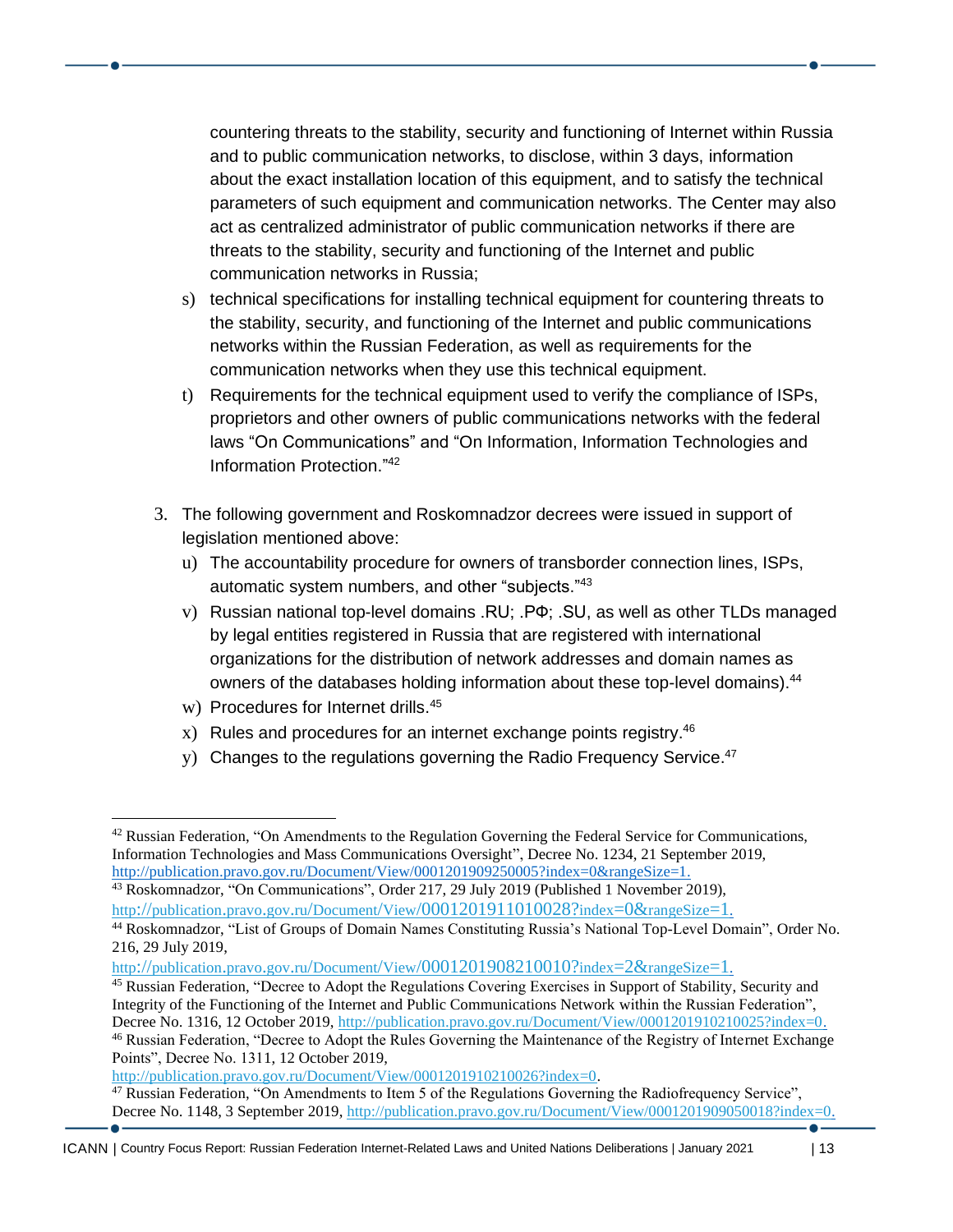- z) Procedures governing the interaction between ISPs, proprietors and other owners of public communications networks that hold AS numbers, and law enforcement intelligence gathering and national security authorities.<sup>48</sup>
- aa) Procedures for monitoring the deployment of the means of communication within Russia by persons involved in centralized management of public communications networks. 49
- bb) Draft procedure for centralized management of public communications networks; includes definitions of threats. 50
- cc) Draft procedure for installing on communication networks the technical equipment designed for countering threats; the text of the decree is being sent for final approval to the government.<sup>51</sup>

MoC and Roskomnadzor regulations provide further details regarding the sovereign internet –

- dd) MoC development of requirements for DNS software and hardware. 52
- ee) MoC development of draft requirements for internet exchange points.<sup>53</sup>
- ff) Roskomnadzor procedure for verifying compliance with the requirement to use internet exchange points listed in the registry. 54

[http://publication.pravo.gov.ru/Document/View/0001201911010011?index=0.](http://publication.pravo.gov.ru/Document/View/0001201911010011?index=0)

<https://regulation.gov.ru/projects#npa=91558>

<sup>48</sup> Russian Federation, "Decree to Adopt the Rules Governing Communication Between Proprietors or Other Owners of Communication Networks and Holding AS Numbers, and Authorized Government Law Enforcement Intelligence and National Security Operations", Decree No. 1385, 29, September 2020,

http://publication.pravo.gov.ru/Document/View[/0001201911010006?](http://publication.pravo.gov.ru/Document/View/0001201911010006?index=0)index[=0](http://publication.pravo.gov.ru/Document/View/0001201911010006?index=0).

<sup>49</sup> Russian Federation, "Decree on Enforcement of the Obligations Assigned to Parties Involved in Centralized Management of Public Communications Network Relating to Installing within the Russian Federation the Means of Communication Used to Carry Out Instructions for Centralized Management of the Public Communications Network", Decree No. 1375, 26 October 2019,

<sup>&</sup>lt;sup>50</sup> Russian Federation, "Decree to Adopt Procedures of Centralized Management of Public Communications Network", Draft Decree, Federal Legal Information Portal:

<sup>&</sup>lt;sup>51</sup> Russian Federation, "Decree to Adopt Procedures Governing the Installation, Operation and Upgrades On an ISP's Communications Network of Technical Equipment for Countering Threats to Stability, Security and Integrity of Operation of the Internet and of the Public Communications Network within the Russian Federation", Draft Decree, Federal Legal Information Portal: <https://regulation.gov.ru/projects#npa=91945>

<sup>&</sup>lt;sup>52</sup> Ministry of Digital Development, Communications and Mass Media, "Order to Adopt Requirements Governing the Functioning of Hardware and Software (including means of communication), Used to Match Network Addresses with Domain Names on the Internet", Order No. 510, 16 September 2019,

[http://www.consultant.ru/cons/cgi/online.cgi?req=doc&base=LAW&n=342312&fld=134&dst=100001,0&rnd=0.74](http://www.consultant.ru/cons/cgi/online.cgi?req=doc&base=LAW&n=342312&fld=134&dst=100001,0&rnd=0.7463751046877729#07031038076827105) [63751046877729#07031038076827105.](http://www.consultant.ru/cons/cgi/online.cgi?req=doc&base=LAW&n=342312&fld=134&dst=100001,0&rnd=0.7463751046877729#07031038076827105)

<sup>&</sup>lt;sup>53</sup> Ministry of Digital Development, Communications and Mass Media, "Decree to Adopt Requirements Governing the Functioning of Internet Exchange Points, Including Requirements for Ensuring Stable Functioning of Hardware and Software Means of Communication and Communication Facilities", <https://regulation.gov.ru/projects#npa=91675>

<sup>54</sup> Roskomnadzor, "Order to Adopt the Procedure for Verifying Compliance by ISPs, Proprietors and other Owners of Communication Networks, Parties that Disseminate Information on the Internet that Hold an AS number, with the Requirement to Use Internet Exchange Points Registered with Internet Exchange Point Registry, for Communicating with ISPs, Proprietors or Other Owners of Communication Networks and other Parties, Holding an AS number, for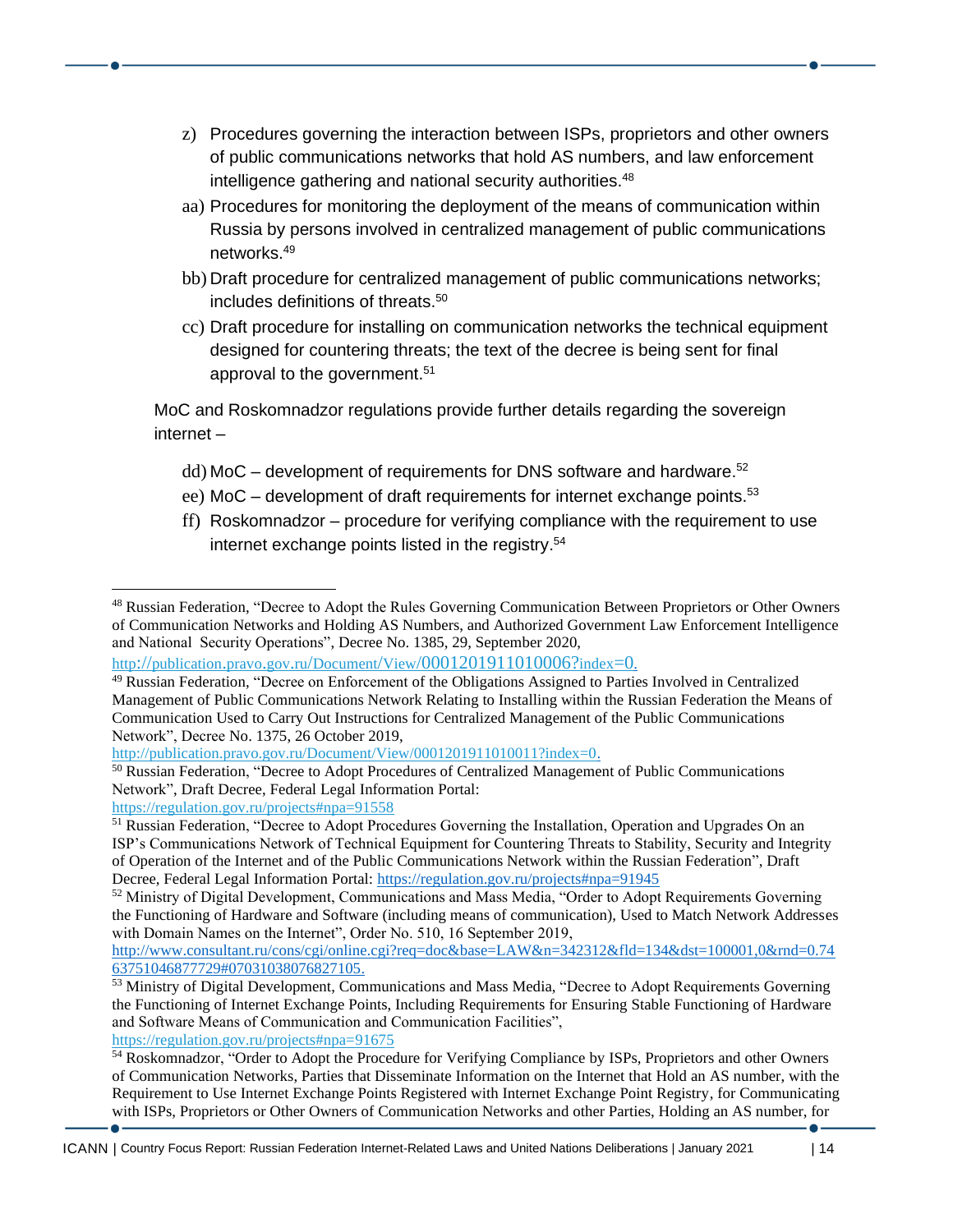- gg) Roskomnadzor Procedure for verifying accuracy and entirety of information about the purpose of using transborder connection lines.<sup>55</sup>
- hh) Roskomnadzor Procedure for verifying compliance with the ban on connecting to internet exchange points, whose owners fail to satisfy requirements defined by the laws of the Russian Federation. 56
- ii) Roskomnadzor Order to report information by ISPs and other owners of automated system numbers about the technical equipment used to connect to transborder connection lines, including connections across other connection lines. 57
- jj) Roskomnadzor Order to report information about the purpose for using transborder communication lines by the ISPs and other owners of the means of communication. 58
- kk) Roskomnadzor Order to report information about the purpose of using transborder connection lines by the proprietors or other owners of the transborder connection lines. 59
- ll) Roskomnadzor Regulations governing the routing of electronic transmissions in the event of centralized management of public communication network.<sup>60</sup>

the Purposes of Sending Electronic Transmissions", Order No. 226, 31 July 2019, <http://publication.pravo.gov.ru/Document/View/0001201911080016?index=0>

<sup>55</sup>Roskomnadzor, "Order to Adopt the Procedures for Verifying Accuracy and Entirety of Information Provided by Proprietors or Owners of Connection Lines the Purposes of Using Transborder Connection Lines, As Well As About the Means of Communication Installed on These Lines, Order No. 227, 11 July 2019, [http://publication.pravo.gov.ru/Document/View/0001201911080047?index=0.](http://publication.pravo.gov.ru/Document/View/0001201911080047?index=0)

<sup>56</sup>Roskomnadzor, "Order to Adopt the Procedure for Verifying Compliance by Proprietors or Other Owners of Internet Exchange Points of the Ban on Connecting to Internet Exchange Points of Communications Networks Whose Owners Do Not Comply with the Requirements Defined by the Laws of the Russian Federation", Order No. 219, 31 July 2019[, http://publication.pravo.gov.ru/Document/View/0001201911080006.](http://publication.pravo.gov.ru/Document/View/0001201911080006)

<sup>57</sup>Roskomnadzor, "Order to Adopt Deadlines, Procedures, Elements and Format of Information Provided Digitally by ISPs, Proprietors and Other Owners of Communication Networks, Parties that Disseminate Information on the Internet, as well as by Other Parties that Hold AS Numbers, as Required by Subitem 4 of Item 8 of Article 56.2 of the Federal Law "On Communications" No. 126-Ф3, 7 July 2003,", Order No. 221, 31 July 2019, [publication.pravo.gov.ru/Document/View/0001201911110028?index=0.](http://publication.pravo.gov.ru/Document/View/0001201911110028?index=0.)

<sup>58</sup>Roskomnadzor, "Order to Adopt Dates, Procedures, Elements and Format of Information Provided Digitally by ISPs, Proprietors and Other Owners of Communication Networks and Other Parties, When Using Transborder Connection Lines, about the Means of Communication Used to Connect with These Connection Lines, Including Cases of Connections Across Other Connection Lines", Order No. 222, 31 July 2019, [http://publication.pravo.gov.ru/Document/View/0001201911110024.](http://publication.pravo.gov.ru/Document/View/0001201911110024)

<sup>59</sup>Roskomnadzor, "Order to Adopt Dates, Procedures, Elements and Format of Information Provided Digitally by Proprietors or Other Owners of Transborder Connection Lines About the Purposes of Using the Connection Lines as well as about the Means of Communication Installed on That Connection Line", Order No. 223, July 31 2019, [http://publication.pravo.gov.ru/Document/View/0001201911110033?index=0.](http://publication.pravo.gov.ru/Document/View/0001201911110033?index=0)

<sup>60</sup> Roskomnadzor, "Order to Adopt Rules Governing the Routing of Electronic Transmissions in Case Centralized Management of Public Communications Network is Deployed", 31 July 2019, Order No. 224, [http://publication.pravo.gov.ru/Document/View/0001201911060018.](http://publication.pravo.gov.ru/Document/View/0001201911060018)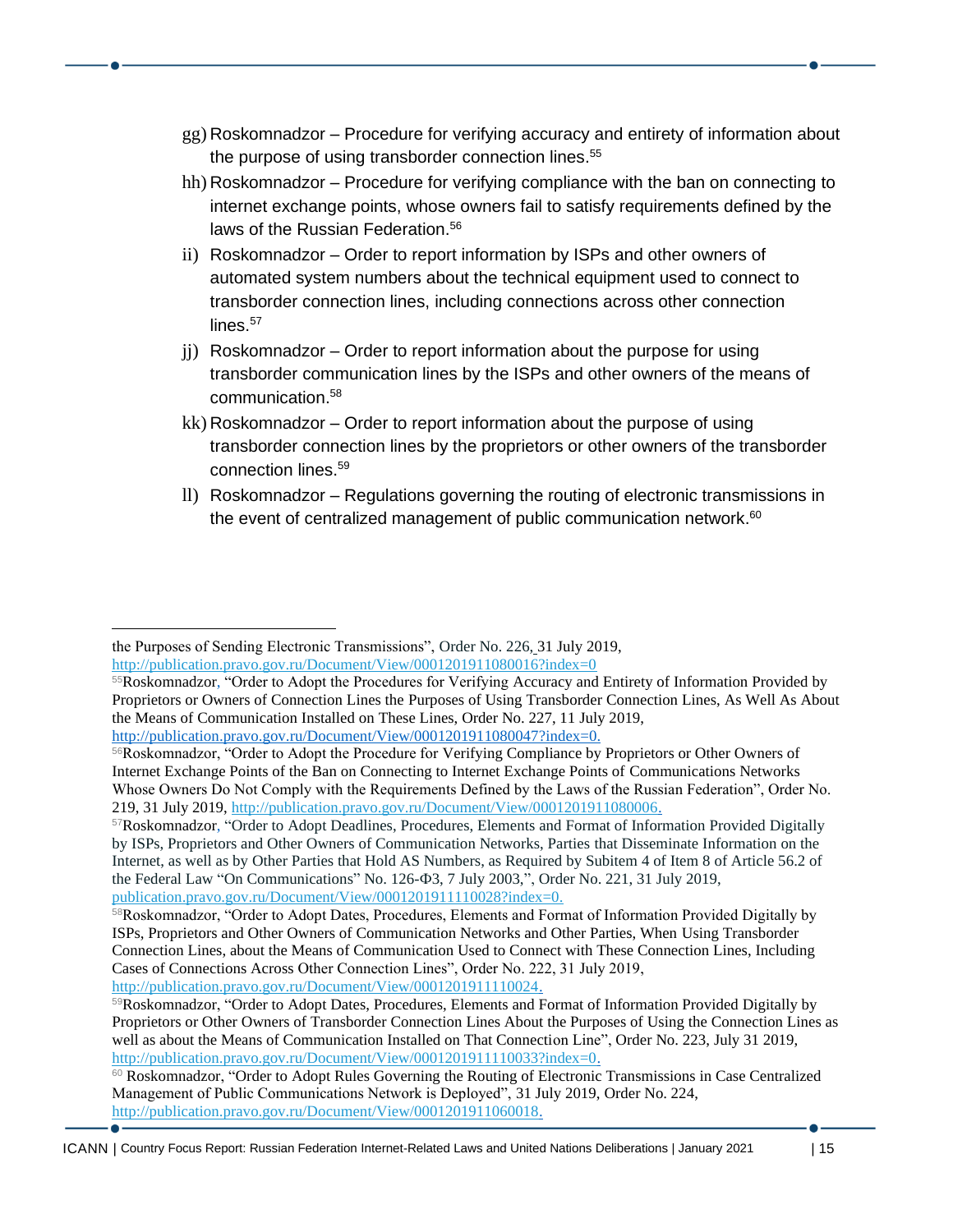- mm) Roskomnadzor Decree to approve the establishment of a Center for Monitor and Administer a Public Communication Network. 61
- nn) Roskomnadzor Order to develop procedures for providing equipment capable of limiting access to information and for defining technical specifications for this equipment, its installation and operation. 62
- oo) Roskomnadzor Regulations regarding the National Domain Name System. 63
- pp) Roskomnadzor Order to adopt technical requirements for installing technical equipment for countering threats, as well as requirements for communications networks using technical equipment for countering threats.<sup>64</sup>

[http://publication.pravo.gov.ru/Document/View/0001201911250011.](http://publication.pravo.gov.ru/Document/View/0001201911250011)

<sup>&</sup>lt;sup>61</sup> Roskomnadzor, "Order to Adopt the Regulation Governing the Center for Monitoring and Administering Public Communications Network", Order No. 225, 31 July 2019,

<sup>&</sup>lt;sup>62</sup> Roskomnadzor, "Order to Adopt the Procedure for Providing to ISPs, Proprietors or Other Owners of Communications Networks that are AS Number Holders, Technical Equipment for Verifying Compliance by Said Parties with the Requirements of the Federal Law "On Information, Information Technologies and Information Protection" and "On Communications", Limiting Access to Information, Including Requirements Covering These Types of Technical Equipment, Their Installation and Operation", Order No. 220, 31 July 2019, [http://publication.pravo.gov.ru/Document/View/0001201911120025?index=0.](http://publication.pravo.gov.ru/Document/View/0001201911120025?index=0)

<sup>&</sup>lt;sup>63</sup> Roskomnadzor, "Order to Adopt the Regulation Governing a National Domain Name System, Requirements For It, As Well As Rules for Using It, Including Terms and Procedures for Providing Access to Information", Order No. 229, 31 July 2019[, http://publication.pravo.gov.ru/Document/View/0001201911080052?index=0.](http://publication.pravo.gov.ru/Document/View/0001201911080052?index=0)

<sup>&</sup>lt;sup>64</sup> Roskomnadzor, "Order to Adopt Technical Requirements for Installing Technical Equipment for Countering Threats, as well as Requirements for Communications Networks Using the Technical Equipment for Countering Threats", Order No. 228, 31 July 2019, [http://publication.pravo.gov.ru/Document/View/0001201909120028.](http://publication.pravo.gov.ru/Document/View/0001201909120028)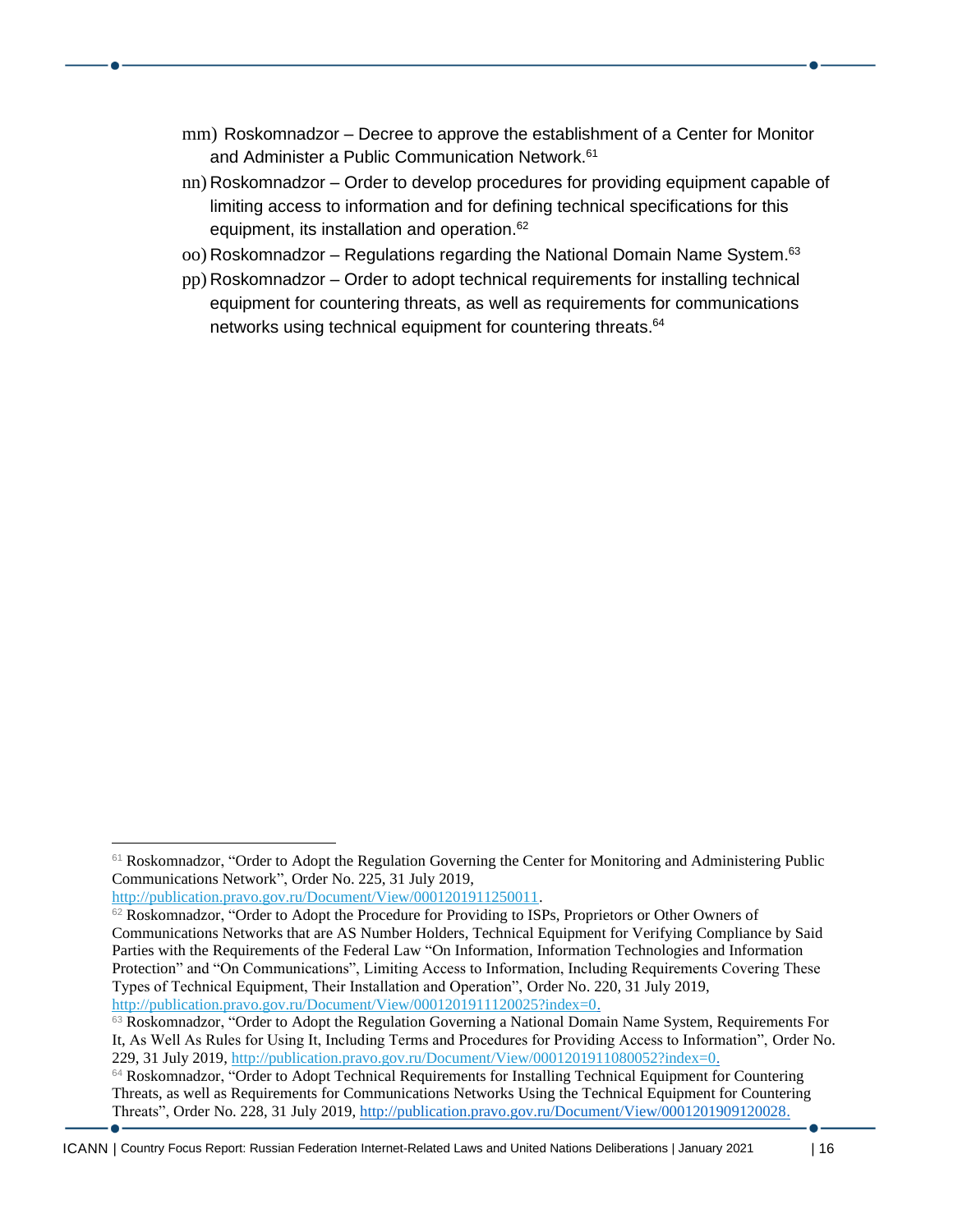#### <span id="page-16-1"></span><span id="page-16-0"></span>Appendix 3 List of Internet Drills 2019/2020

| <b>Threat</b>                                             | Date of the drill | <b>Status</b>                   |
|-----------------------------------------------------------|-------------------|---------------------------------|
| Communication sustainability and security of cellphone    | 23 December 2019  | Completed                       |
| communications, Internet of Things (IoT) security         |                   |                                 |
| Development of capabilities for blocking Internet traffic | 20 March 2020     | Rescheduled                     |
| encrypted with DoH and DoT                                |                   | (due to COVID-19) $65$          |
| Mitigating threats to stable operation of the network due | 20 June 2020      | Rescheduled                     |
| to interruptions of service in parts of the network and   |                   | (due to COVID-19) <sup>66</sup> |
| due to external destabilizing natural or manmade          |                   |                                 |
| events                                                    |                   |                                 |
| Development of instruments for countering threats that    | 20 September 2020 | Not carried out                 |
| exploit the vulnerabilities of the Narrowband Internet of |                   | (legislation not                |
| Things (NB-IoT) networks                                  |                   | finalized) <sup>67</sup>        |
| Development of tools for countering attacks that exploit  | 20 December 2020  | Pending                         |
| <b>BGP</b> protocol vulnerabilities                       |                   |                                 |

<sup>65</sup> "Runet Resilience Drills Postponed Due to Coronavirus", *Interfaks*, 20 March 2020, [https://www.interfax.ru/russia/700060.](https://www.interfax.ru/russia/700060)

66 "MoC Has Again Postponed the RUNET Resilience Drill", *TASS*, 19 June 2020,

[https://tass.ru/ekonomika/8774051.](https://tass.ru/ekonomika/8774051)<br><sup>67</sup> "Ministry of Digital Development, Communications and Mass Media Did Not Hold Runet Resilience Drill on September 20", *TASS,* 21 September 2020, [https://tass.ru/ekonomika/9507051.](https://tass.ru/ekonomika/9507051)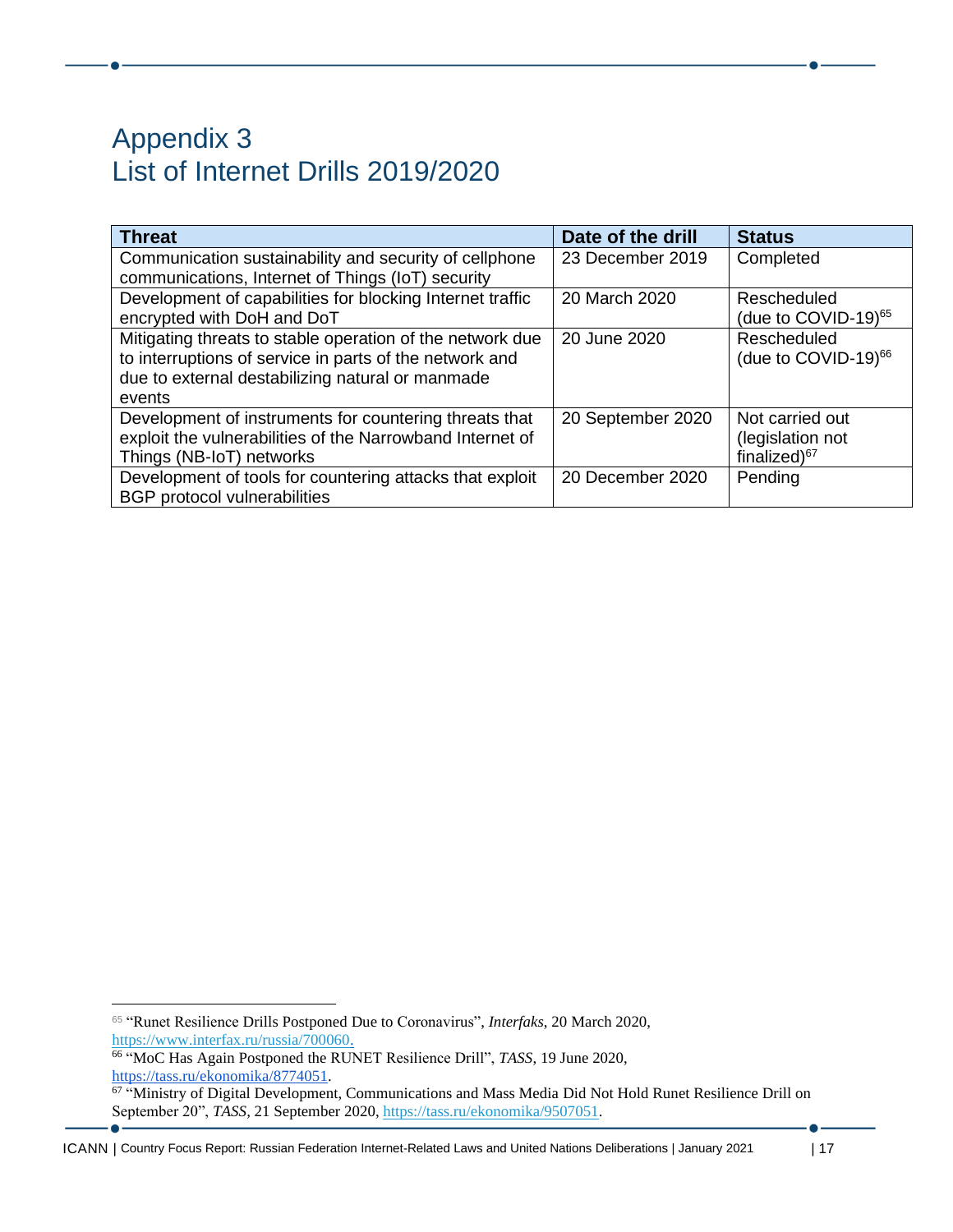#### <span id="page-17-1"></span><span id="page-17-0"></span>**Appendix 4 Unofficial transcript of Dmitry Medvedev's statement during his virtual meeting with FSB, GRU and MoC**. 68

Today we are going to address an issue which is not new and definitely not easy. The worldwide web today is what it is  $-$  it is the foundation that has shaped development across the globe, further demonstrated during the time when we all started dealing with the crisis caused by the coronavirus infection. Information technology has always played and will continue to play an enormous role in ensuring our country's national security. It is quite understandable that a host of countries, and above all the United States, are seeking to use the Internet as their fiefdom – in other words, as a tool for attaining solely their goals. Let me remind you that the U.S. fully controls the Domain Name System used to resolve IP-addresses. That's how it has happened historically, but simply and bluntly put, it shouldn't be like that. Suffice it to recall the latest decisions by the current U.S. administration, the Trump administration, concerning owners of social networks – it all shows that the United States intends to continue to pursue its own policy online and as they do so – to interpret companies' and countries' decisions solely from the standpoint of the United States' national interests, while disregarding international competition and any international regulations currently in effect. Naturally, they seek to ensure the competitiveness of American businesses, to address the country's internal issues like the upcoming elections. They also pursue their geopolitical challenges. Therefore, this kind of behavior, demonstrated by the United States and some of their partners, proves that against this background, neither Internet users nor businesses nor governments can be sure that their interests will be duly protected – which is why equal rights should be ensured. Let me remind you that a few years ago (in an incident unrelated to the Internet), the United States, in an effort to exert pressure on our country, was discussing how to cut Russia off from the payment verification system or SWIFT; it is currently the People's Republic of China that is subjected to the same rather significant amount of pressure. Some of these sanctions, some of these tools for exerting pressure are related to the Internet. And that is why we should be very well prepared for these types of decisions moving forward, where they may obviously involve the World Wide Web. Let me remind you that Russia has adopted a special piece of legislation aimed at creating a national system for routing network traffic, which should protect the Russian Internet resources in case they are attacked. We believe that nations should have the right to govern their information space independently because it is one of the characteristics of sovereignty. We should work towards that, and not within the country – we should work on the international level, which raises a range of issues that I suggest we discuss. Russia has been consistently advocating for many years for equal participation of all nations in Internet governance; the appropriate approaches were incorporated in the Safe Internet Framework Paper developed by the Ministry of Communications. The document includes breakthrough approaches to ensuring security and stability of the World Wide Web; and yet, all our numerous appeals and proposals have not met with the requisite response on the international arena. Some time ago our partners at BRICS and at the Shanghai Cooperation Organization cautiously mentioned the idea of establishing a special UN convention, which might be the first yet necessary step. Obviously all parties agree that equal participation of governments in Internet governance is necessary because the Internet is a tool for ensuring national security – it is no longer just a network created for scientific, military purposes or for fun. This view has been

<sup>&</sup>lt;sup>68</sup> "Meeting on Establishing Equality for Parties Involved in Internet Governance", Transcript, Video recording of Dmitry Medvedev's statement, 12 August 2020[, https://www.facebook.com/watch/?v=617263725858982](https://www.facebook.com/watch/?v=617263725858982)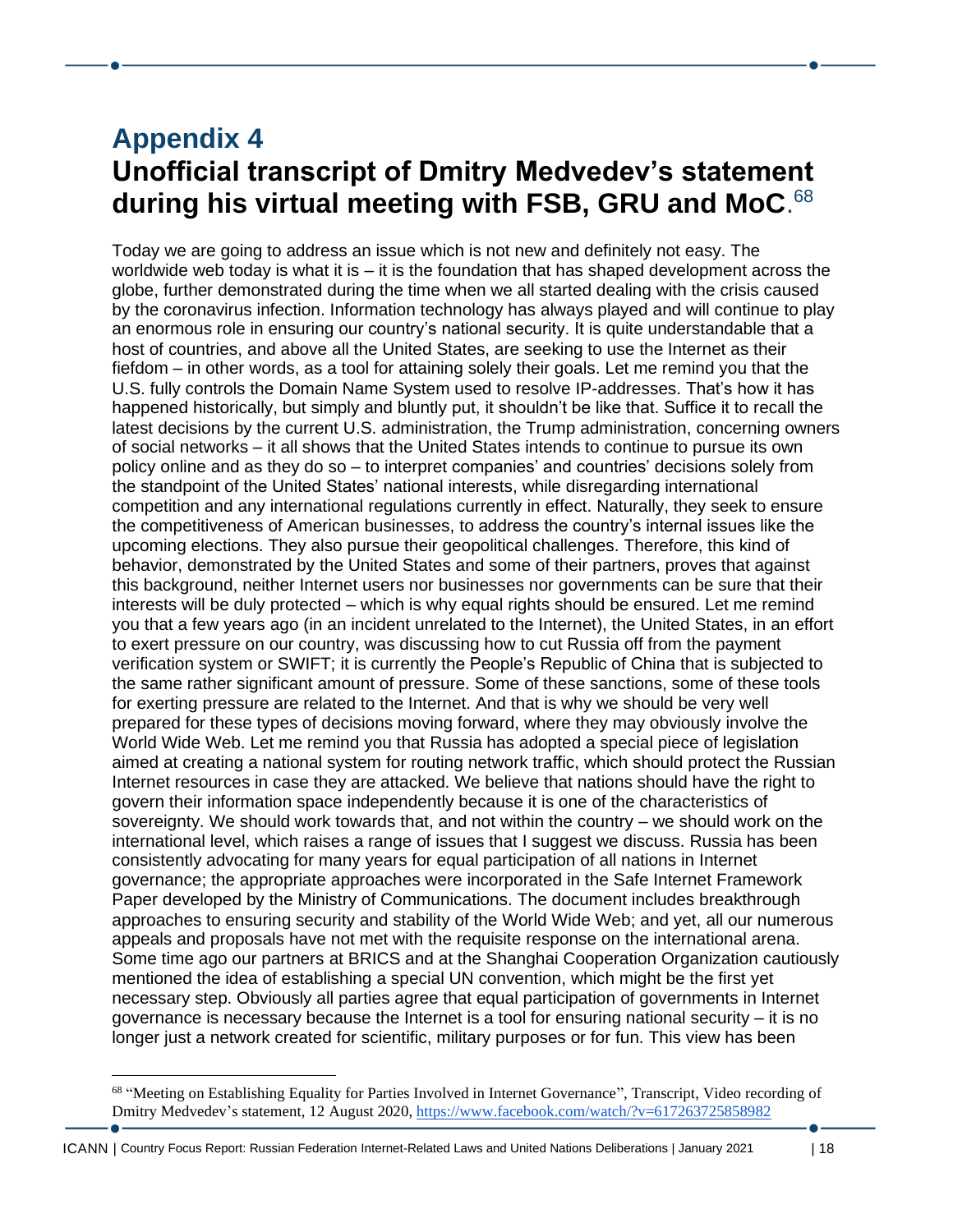reflected in a number of decisions made at Summits of Heads of BRICS and SCO member states. Still, taking into consideration the urgency of the issue and the recent developments, some of which I have already mentioned, there is a need to update the draft framework paper developed by our country and arrange to discuss it in various formats at international fora. We need new momentum to ensure the governments' sovereign right to engage in internet governance in the domestic information space